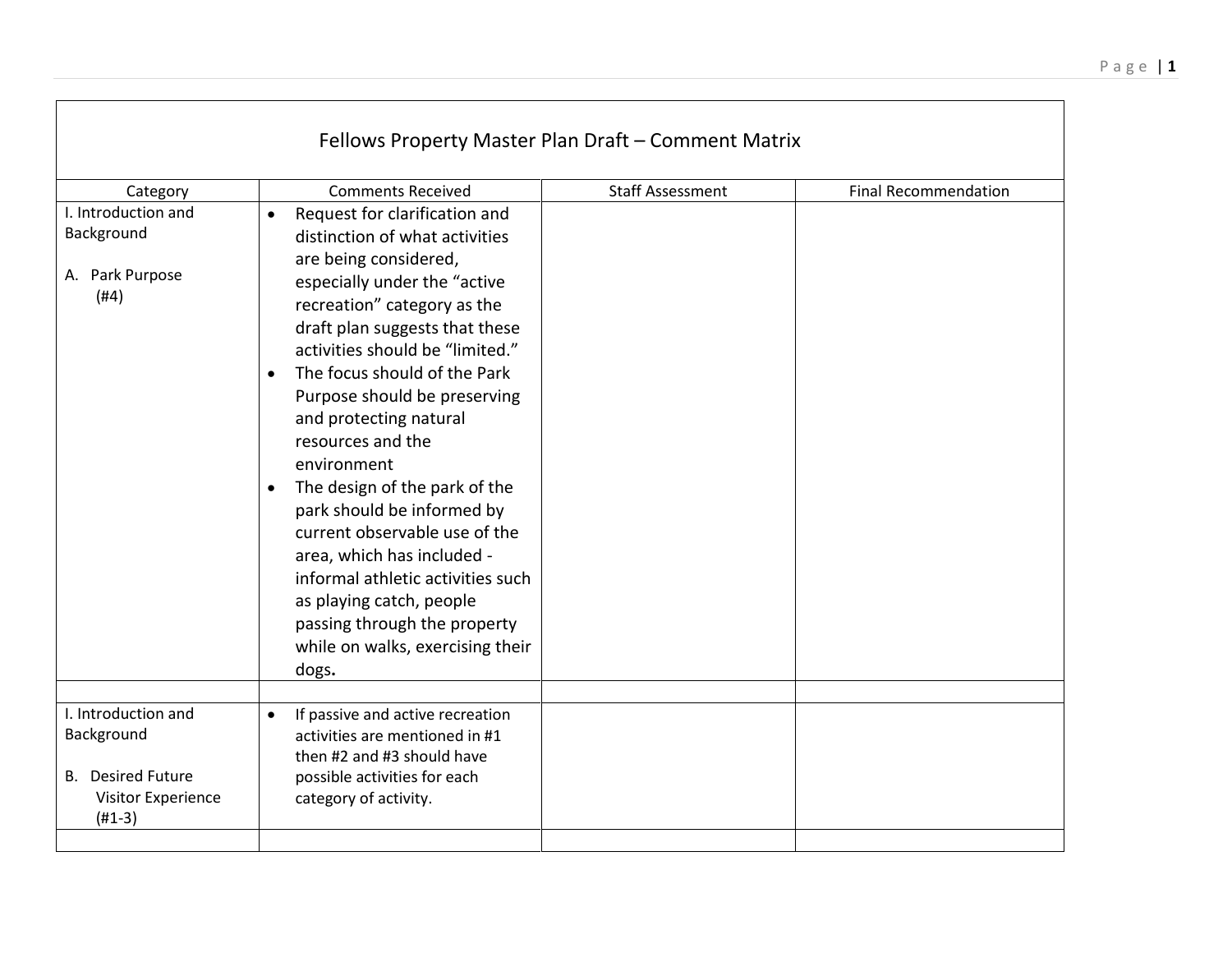| <b>Desired Future Visitor</b><br><b>B.</b><br>Experience (#5) | Signs should be limited in use,<br>$\bullet$<br>close the ground, made of natural<br>materials in neutral tones.<br>Innovative, low impact, low visual<br>$\bullet$<br>impact signage ideas to convey<br>environmental information. |
|---------------------------------------------------------------|-------------------------------------------------------------------------------------------------------------------------------------------------------------------------------------------------------------------------------------|
|                                                               | Address the question "How much<br>is too much signage                                                                                                                                                                               |
|                                                               | Model the park sign after the Big<br>$\bullet$<br>Chimneys Park sign which<br>incorporates the history of the<br>park and also doubles as an art<br>piece.                                                                          |
|                                                               | Answer the question of how<br>$\bullet$<br>environmental education or what<br>aspect of environmental<br>education will be prioritized in<br>order to inform and limit sign use.                                                    |
|                                                               |                                                                                                                                                                                                                                     |
| D - Property Description                                      | Include - "Four exceptional<br>$\bullet$<br>mature trees on the property are<br>designated as City Specimen<br>Trees and are labeled. "                                                                                             |
| D - Property Description                                      | Clarify what pieces of the existing<br>$\bullet$<br>storm water structures we intend<br>to maintain and/or not maintain.                                                                                                            |
|                                                               | Clarify if the intent is to keep all<br>$\bullet$<br>three storm water structures<br>mentioned - the foundation of                                                                                                                  |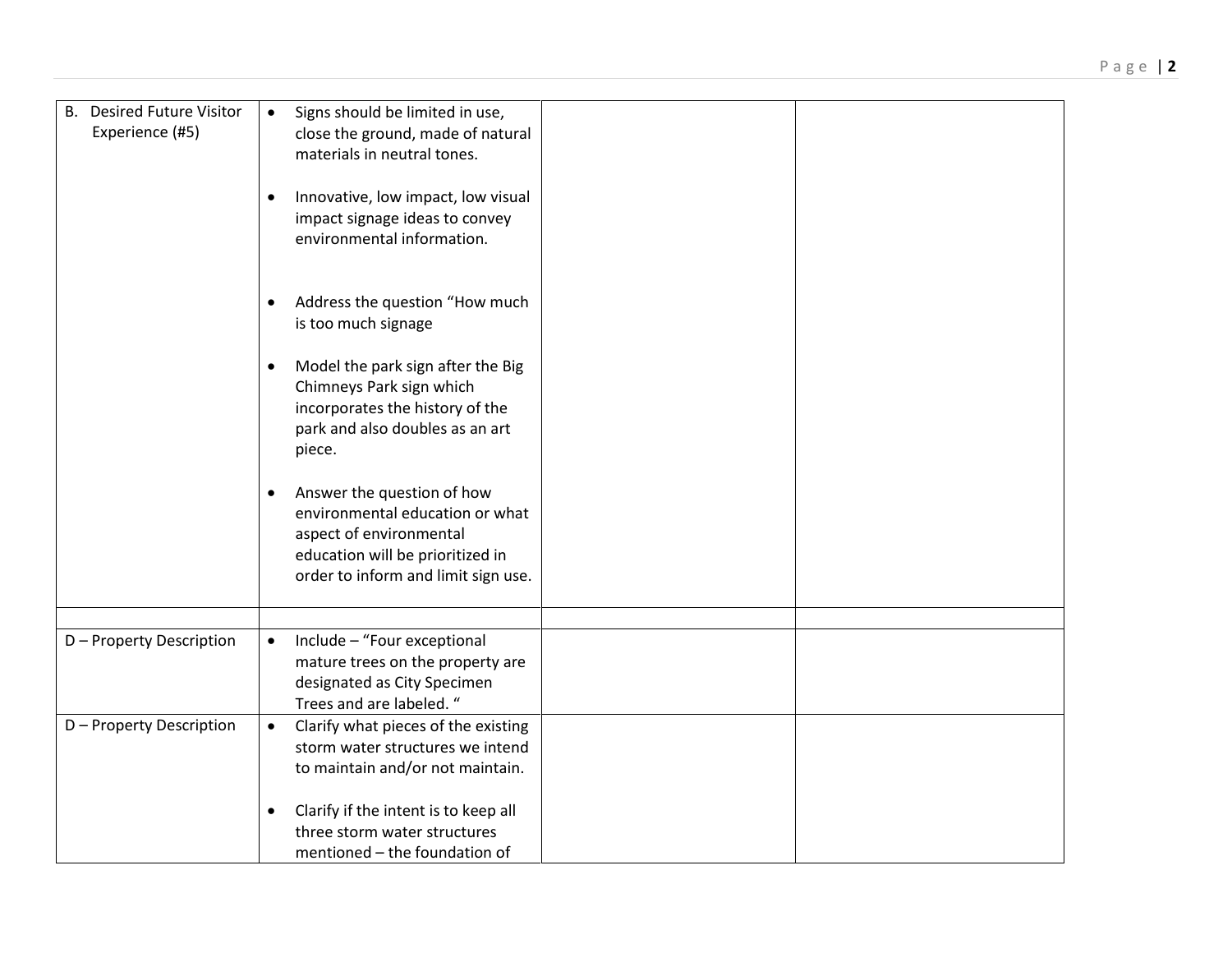|                          | the home, the well and an<br>existing storm water structure.                                                                                                                                                                                                                                                                                                                                                                                                                                      |
|--------------------------|---------------------------------------------------------------------------------------------------------------------------------------------------------------------------------------------------------------------------------------------------------------------------------------------------------------------------------------------------------------------------------------------------------------------------------------------------------------------------------------------------|
| D - Property Description | Comment to emphasize the<br>$\bullet$<br>significance of the canopied<br>natural forest on the north<br>side of the property as it<br>contains a disproportionate<br>share of the ecological and<br>biological diversity, and<br>wildlife habitat, of the entire<br>property.                                                                                                                                                                                                                     |
| D - Property Description | Explore options for restoration<br>$\bullet$<br>of deforested area. The<br>deforested portion separates<br>the two areas, is not health for<br>the property, and is not<br>attractive. Would like to see<br>more of an emphasis on this.                                                                                                                                                                                                                                                          |
| D - Property Description | Keep the forested corner of<br>$\bullet$<br>the park as a wildlife easement<br>from one side of the<br>neighborhood to the other.<br>There is a particular interest in<br>$\bullet$<br>leaving the lower end of the<br>property in the current,<br>forested state to help absorb<br>storm water and provide a<br>natural forested area for<br>educational and other<br>purposes. This may also be the<br>best use of land that abuts<br>residential property on Fellows<br>Court and Timber Lane. |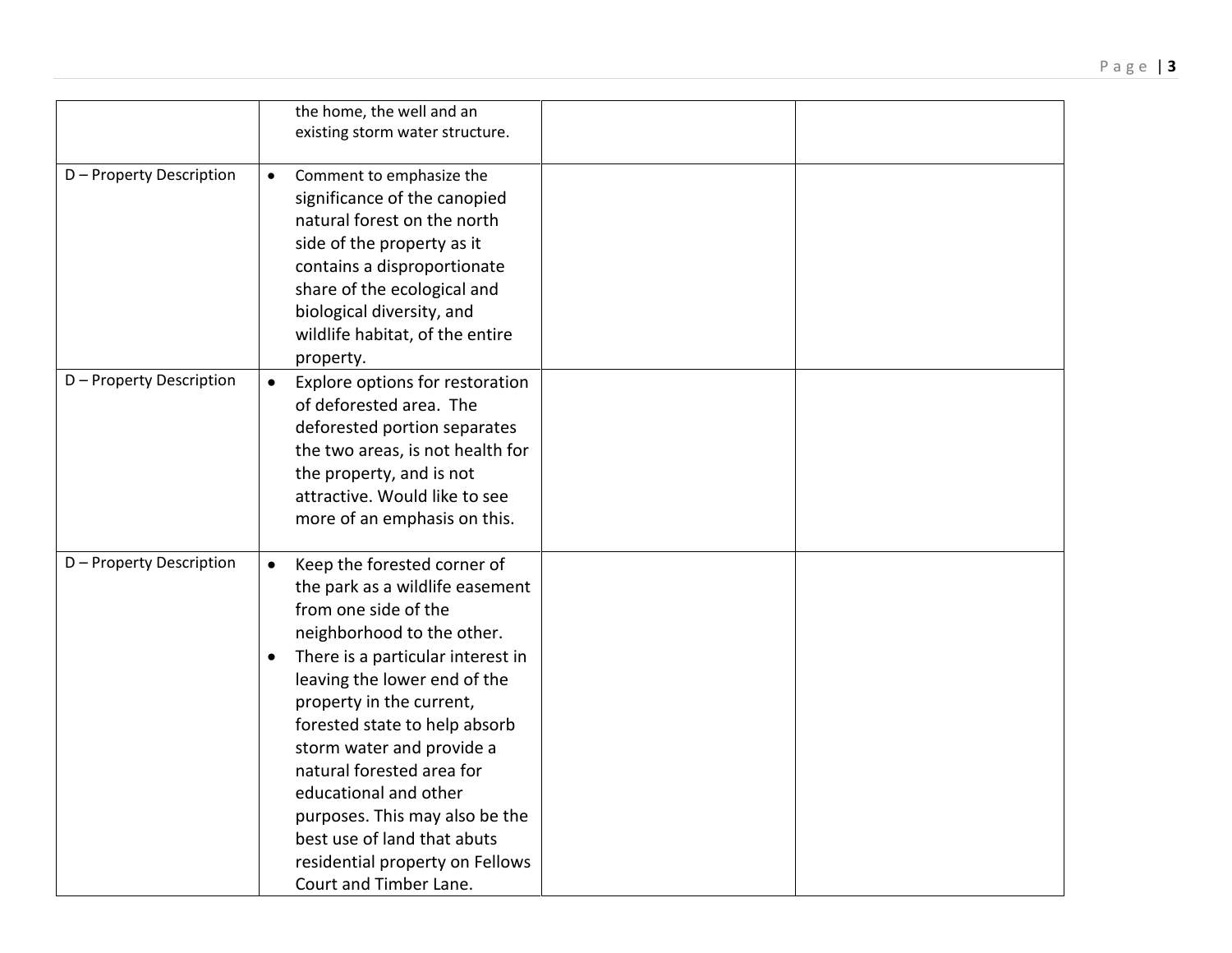| D - Property Description | A significant portion of the<br>$\bullet$ |  |
|--------------------------|-------------------------------------------|--|
|                          | "open and grass covered" part             |  |
|                          | of the property is a strip                |  |
|                          | approximately 30 feet wide.               |  |
|                          | This area was deforested and              |  |
|                          | cleared prior to the City                 |  |
|                          | acquiring the property, was               |  |
|                          | never smoothed or graded,                 |  |
|                          | and grass was only planted                |  |
|                          | after an erosion event. This              |  |
|                          | grassy strip should undergo a             |  |
|                          | process of ecological                     |  |
|                          | succession to return it to its            |  |
|                          | original forest condition.                |  |
|                          | Consideration should be given             |  |
|                          | to enrichment planting of                 |  |
|                          | pollinator-friendly native                |  |
|                          | plants. The current old forest            |  |
|                          | portion covers only about 25              |  |
|                          | percent of the Fellows                    |  |
|                          | Property but supports far more            |  |
|                          | than that fraction of the                 |  |
|                          | biodiversity, wildlife,                   |  |
|                          | ecological, and hydrological              |  |
|                          | values of the property. If the            |  |
|                          | now-deforested grassy strip               |  |
|                          | were allowed to undergo                   |  |
|                          | natural forest regeneration, it           |  |
|                          | is estimated that                         |  |
|                          | approximately one-third of the            |  |
|                          | property would then be                    |  |
|                          | forested by natural forest.               |  |
|                          |                                           |  |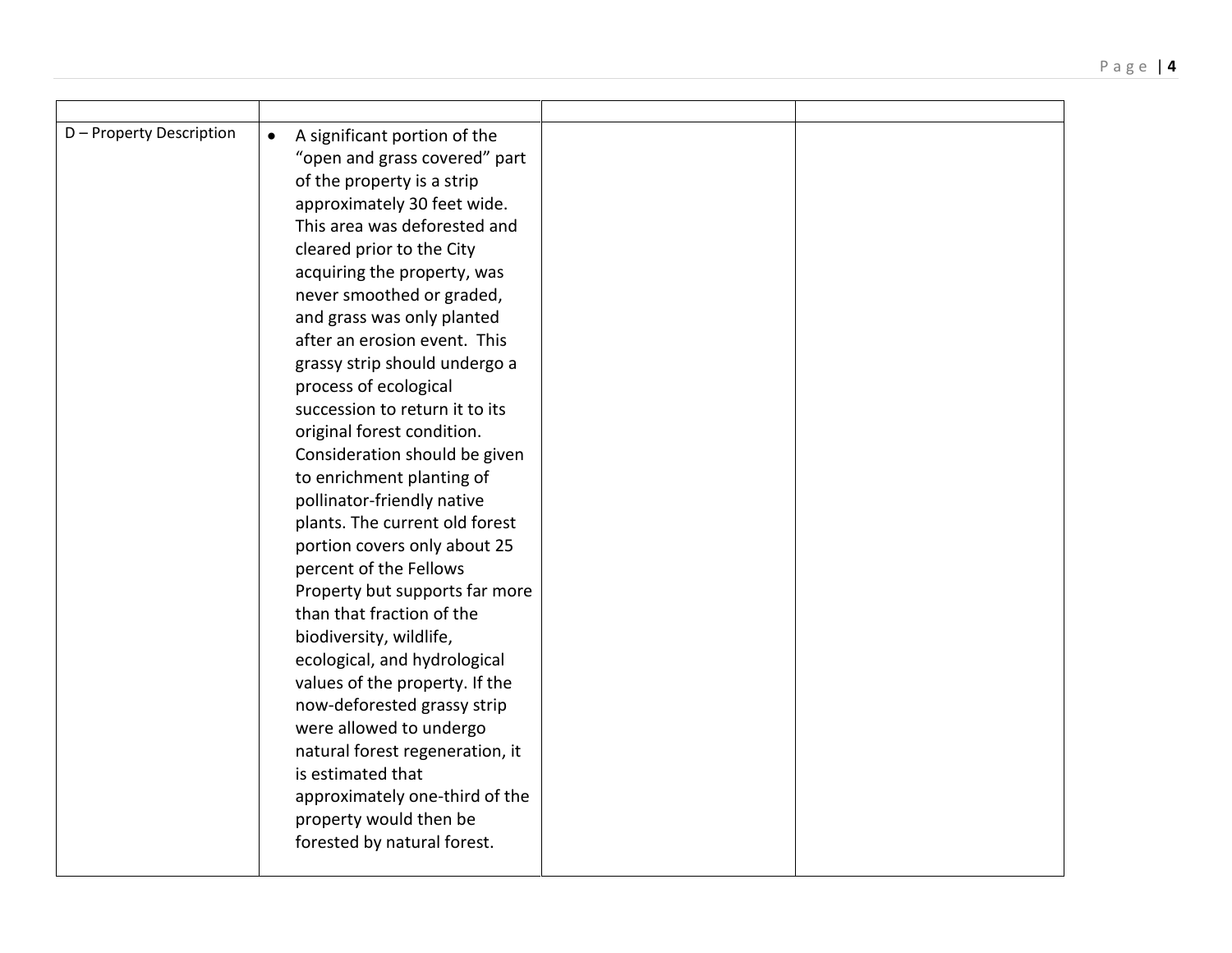| E-Park Designation                                                                  |                                                                                                                                                                                                                                                                                                                                                                                                                     |  |
|-------------------------------------------------------------------------------------|---------------------------------------------------------------------------------------------------------------------------------------------------------------------------------------------------------------------------------------------------------------------------------------------------------------------------------------------------------------------------------------------------------------------|--|
|                                                                                     |                                                                                                                                                                                                                                                                                                                                                                                                                     |  |
| II - Description of the<br><b>Conceptual Development</b><br>Plan<br>A. New Elements |                                                                                                                                                                                                                                                                                                                                                                                                                     |  |
| Park Access<br>1.                                                                   | ADA accessible curb cut at<br>$\bullet$<br><b>Fellows Court and Parker Avenue</b><br>Main access from Oak Street to<br>$\bullet$<br>be accessible to vehicles with<br>grasscrete pavers<br>Access from all 3 sides of park<br>$\bullet$<br>Combine 1 - Park Access and 6-<br>$\bullet$<br>Pathways<br>A concrete pathway is needed to<br>$\bullet$<br>allow for wheelchair access to a<br>main section of the park. |  |
| 2. Interpretative<br>Signage                                                        | As an education venue for the<br>$\bullet$<br>community, signage could be<br>presented in a locked display<br>case that will allow multiple<br>subjects to be displayed.<br>Habitat Restoration and/or<br>high school students involved<br>in sustainability education may<br>want to put together displays.<br>We lose an opportunity if only                                                                      |  |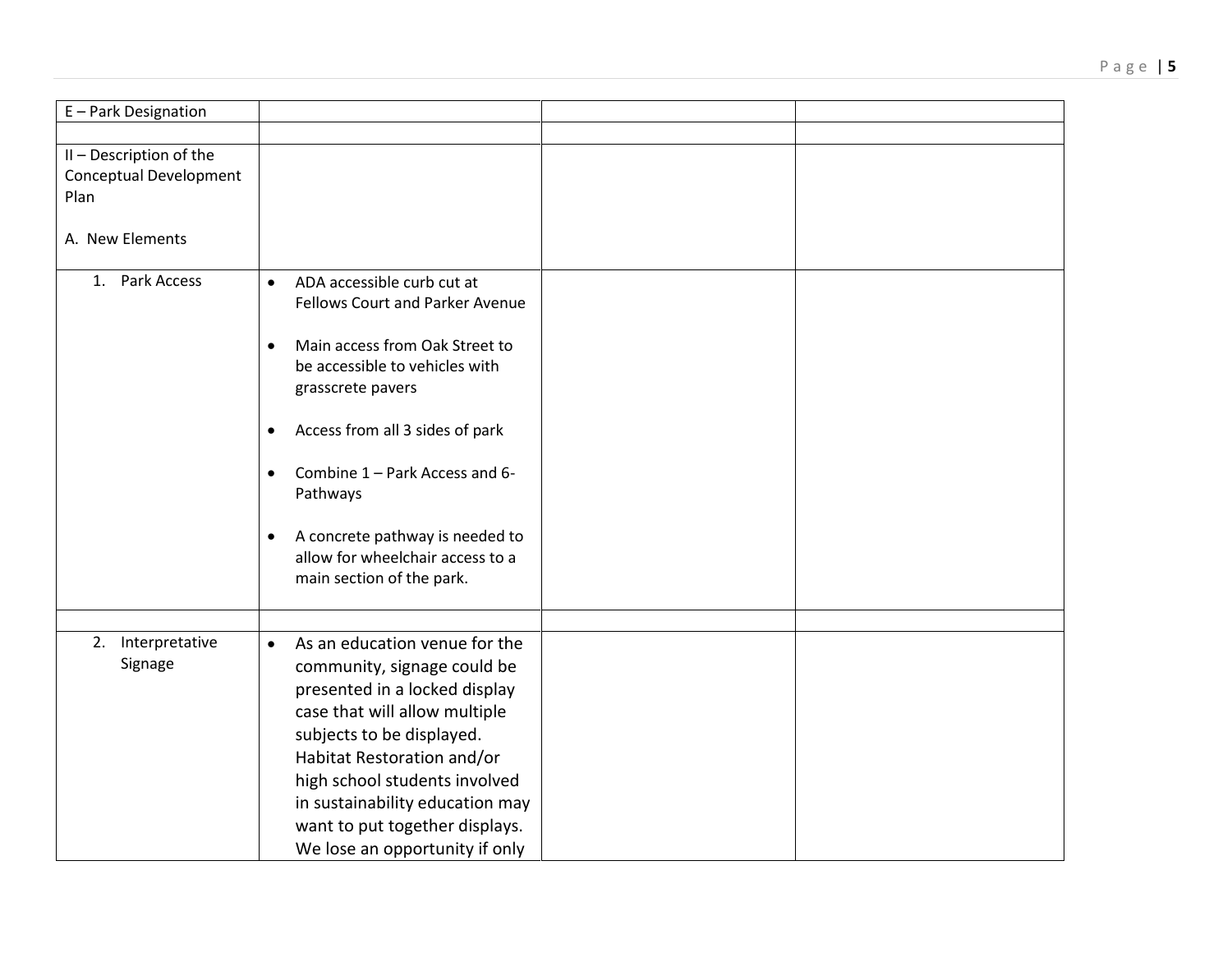|                                        | static signage is used. Would<br>like a rotating display                                                                                                                                                                                                                                                             |
|----------------------------------------|----------------------------------------------------------------------------------------------------------------------------------------------------------------------------------------------------------------------------------------------------------------------------------------------------------------------|
| 2. Interpretative<br>Signage           | Small signage of plants used<br>$\bullet$<br>for healing and nutrition by<br>native people of this area.<br>Opportunity to add signage or<br>$\bullet$<br>information about the<br>historical nature of the<br>property.<br>$\bullet$                                                                                |
| 3. Benches and<br><b>Picnic Tables</b> | Comment - Benches and Benches<br>$\bullet$<br>and Picnic Tables can be<br>combined into one item.<br>Comment that Picnic Shelter can<br>be removed<br>A few benches placed within<br>$\bullet$<br>the park to relax.                                                                                                 |
| 4. Pathways                            | Pathways should be of natural<br>$\bullet$<br>stone, dust, dirt or something<br>fitting to the area and natural<br>park.<br>Any paving /hardscaping/<br>$\bullet$<br>concrete / non-permeable<br>surface should not be<br>included, except curb areas if<br>required by law. Biking is<br>incompatible with the park |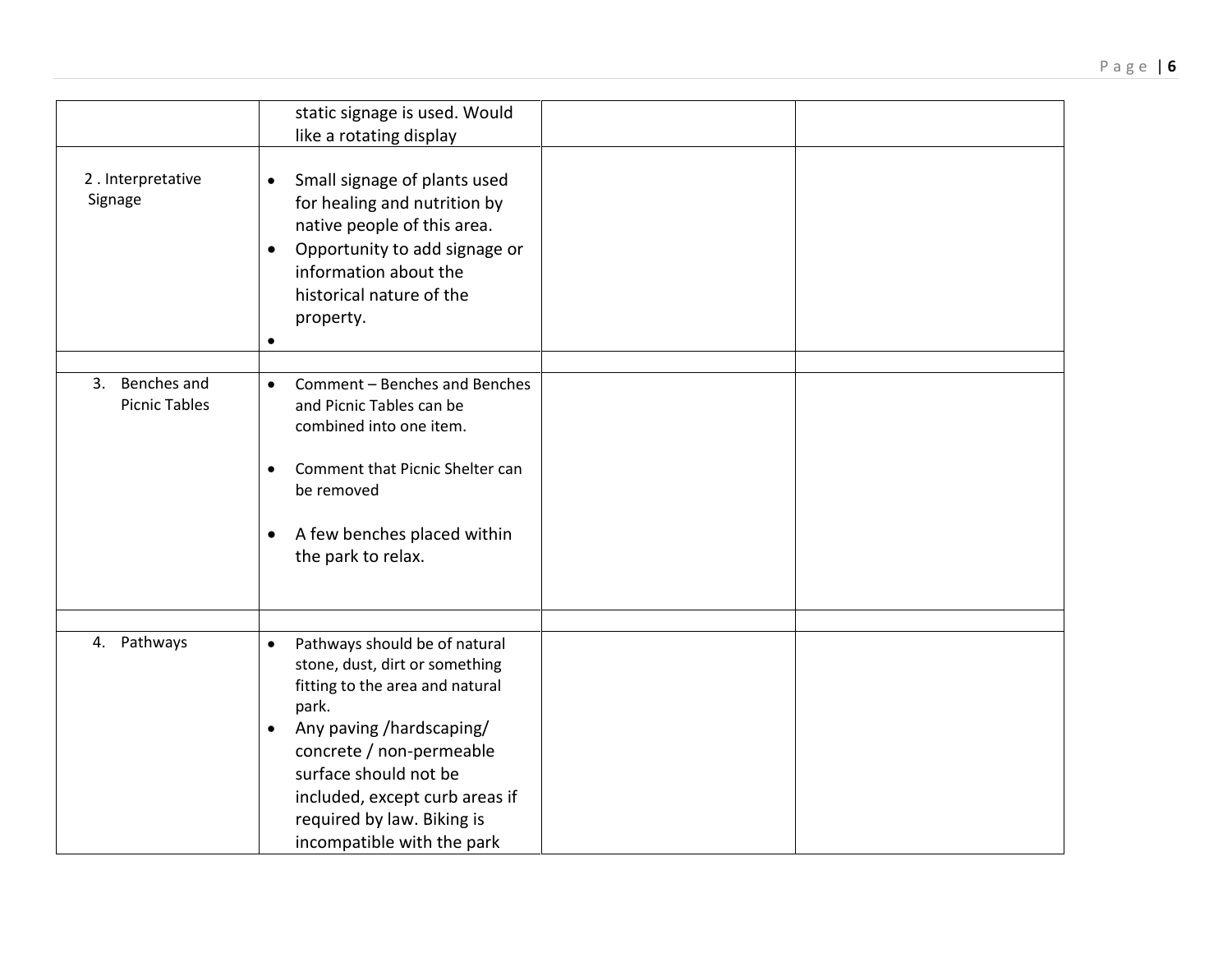|             | purpose. Pathways should be<br>natural and unobtrusive.                                                                                                                                                                                                                                                                                                                                                                                              |
|-------------|------------------------------------------------------------------------------------------------------------------------------------------------------------------------------------------------------------------------------------------------------------------------------------------------------------------------------------------------------------------------------------------------------------------------------------------------------|
| 4. Pathways | Consolidate Pathways items into<br>$\bullet$<br>one category (Park Access,<br>Pathways, Bike Path, Nature Trail,<br>Equity and Accessibility)                                                                                                                                                                                                                                                                                                        |
|             | These combined points can state<br>$\bullet$<br>that access should be from all 3<br>sides with at least 1 access point<br>to be ADA accessible to reach the<br>middle of the park.                                                                                                                                                                                                                                                                   |
| 4. Pathways | Request to figure out what type of<br>$\bullet$<br>pathways are wanted, how ADA<br>accessibility and storm water<br>management will impact the<br>location, type and purpose of<br>pathways.                                                                                                                                                                                                                                                         |
| 4. Pathways | Pedestrian only pathways,<br>$\bullet$<br>surfaced with decomposable<br>mulch or woodchips when<br>possible. One hard<br>surface/paved path to a<br>central location, such as to an<br>educational kiosk and/or picnic<br>table at the site of the old<br>Fellows House to meet ADA<br>requirements. No paths should<br>enter the remaining canopied<br>natural forest section on the<br>north side of the property in<br>order to protect wildlife, |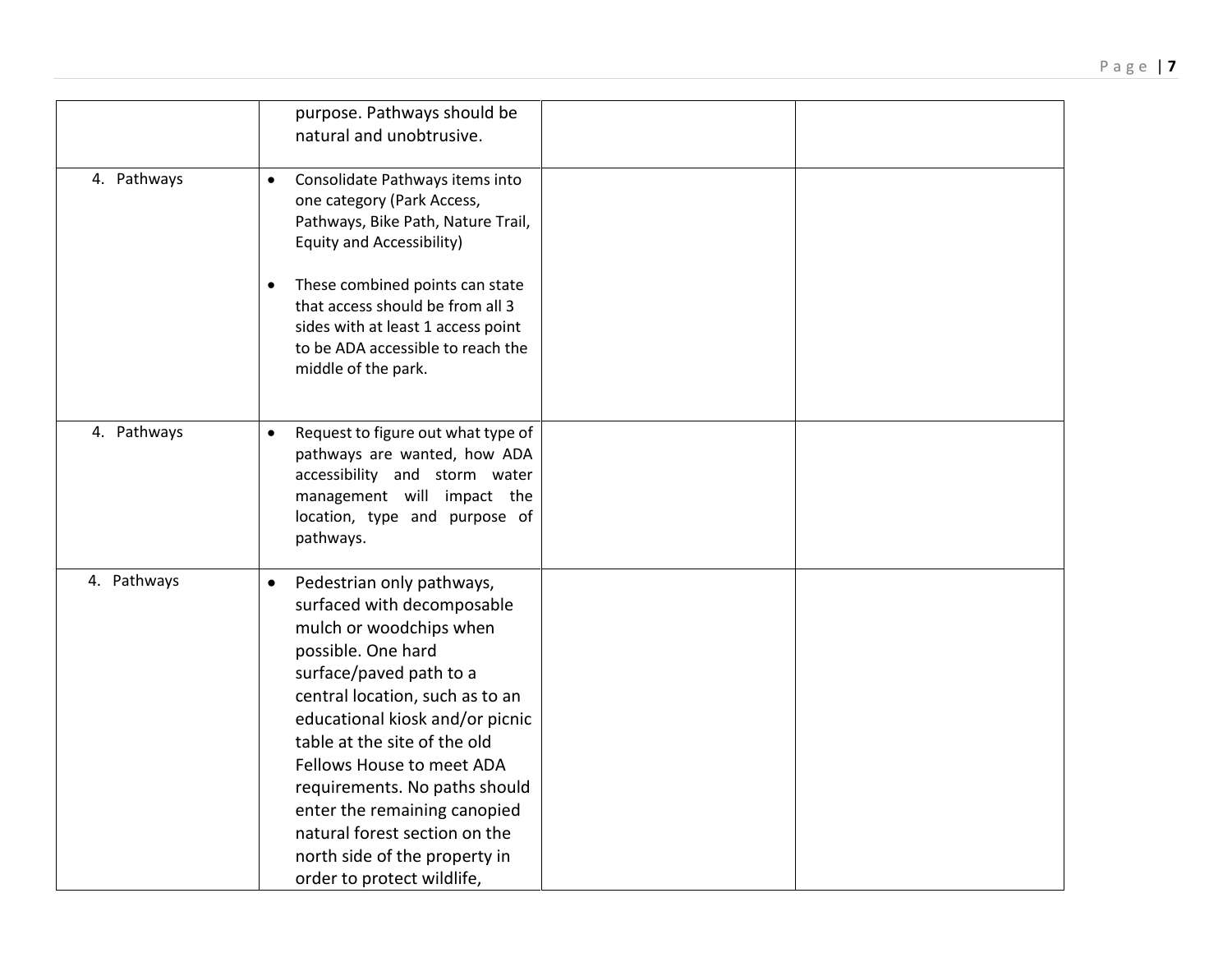|                        | native plants, and ecological<br>and hydrological processes.                                                                                                                                                                                                                                                                                                                                                       |
|------------------------|--------------------------------------------------------------------------------------------------------------------------------------------------------------------------------------------------------------------------------------------------------------------------------------------------------------------------------------------------------------------------------------------------------------------|
| 4. Pathways            | Paved paths for bikes should<br>$\bullet$<br>be avoided.                                                                                                                                                                                                                                                                                                                                                           |
| 4. Pathways            | Look at the woods adjacent to<br>$\bullet$<br>the Poplar Heights pool for<br>ideas for natural landscaping<br>for walking paths. These paths<br>maintain the forested<br>landscape while also making it<br>usable for recreation. While<br>the design may present ideas<br>for how to integrate walking<br>paths and seating areas in<br>ways that enhance, rather<br>than detract from, the natural<br>landscape. |
| 5. Nature Trail        | Comment that the intended<br>$\bullet$<br>pathways are natural and this<br>item could be combined with 6.<br>Pathways.<br>Recommendation to combine<br>$\bullet$<br>Nature Trail, Bike Path and<br>Pathways.<br>Address where the trail/pathway<br>$\bullet$<br>will go and what the purpose is<br>under one line item.                                                                                            |
| <b>Bike Path</b><br>6. | Submitted Comment: "A bike<br>$\bullet$<br>path around the perimeter (which<br>would have to be paved) would                                                                                                                                                                                                                                                                                                       |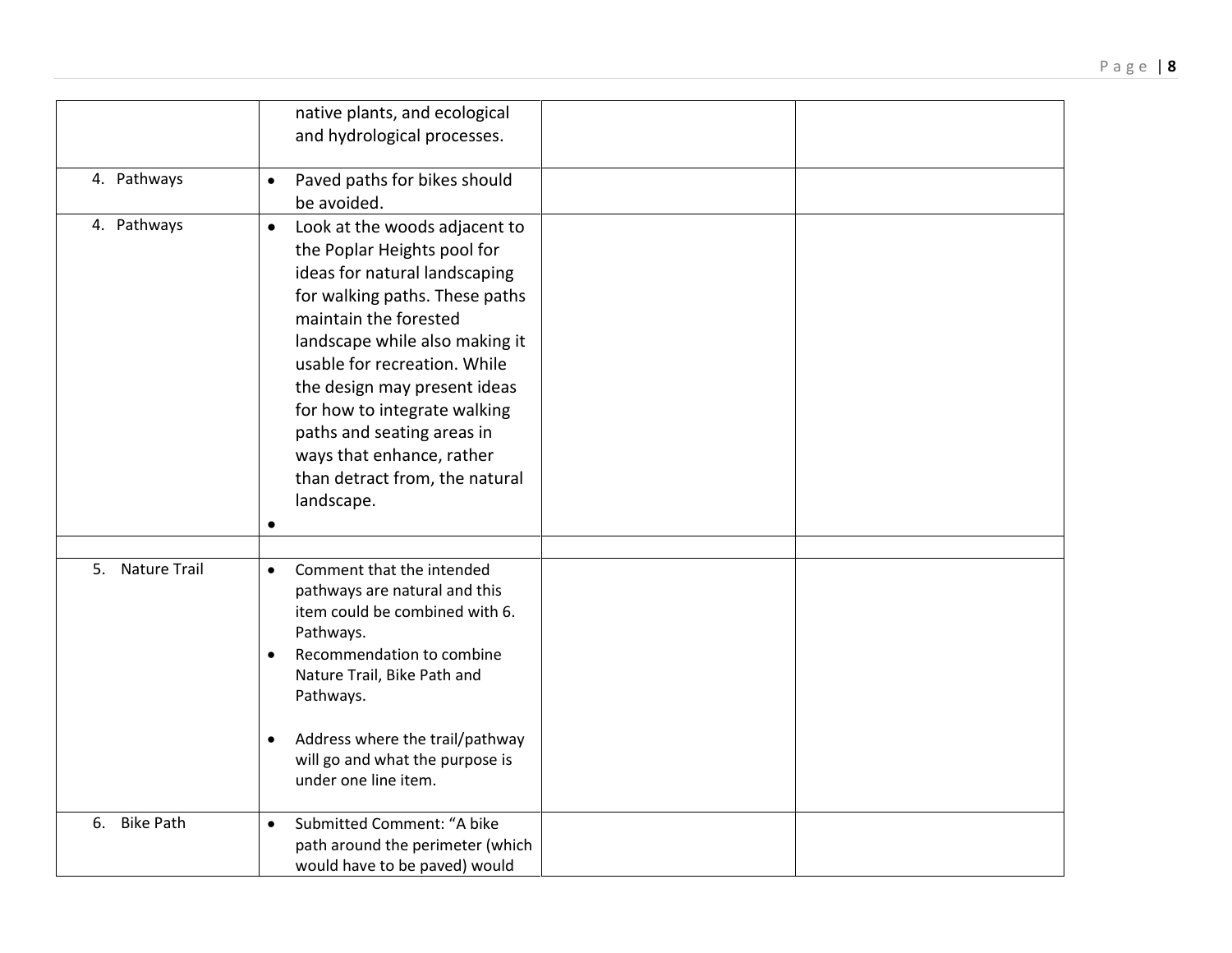|                      | damage the main forest area on<br>the north side of the property,<br>and contradicts the idea of<br>protecting natural habitat and<br>wildlife."                                                                                                                                                                                                                                                                                               |
|----------------------|------------------------------------------------------------------------------------------------------------------------------------------------------------------------------------------------------------------------------------------------------------------------------------------------------------------------------------------------------------------------------------------------------------------------------------------------|
| 6. Bike Path         | Comment that if the entrance off<br>$\bullet$<br>of Oak Street was wheelchair<br>accessible then there could be<br>hardscape path that goes around<br>the perimeter of what was once<br>the Fellows home. There could<br>also be small garden in the<br>middle of this bike path. This<br>would give young riders a place to<br>ride and wouldn't take up as<br>much of or detract from the<br>natural park.<br>Comment to maintain a hardened |
| 6. Bike Path         | trail along the perimeter.<br>Paved paths for bikes should<br>$\bullet$<br>be avoided. The paved path<br>down Tripps Run from Oak<br>Street, to the north of Oak<br>Street Elementary School,<br>provides nearby paved paths<br>for safe practice by beginning<br>bikers.                                                                                                                                                                      |
| 7. Urban Agriculture | Educational opportunity for Oak<br>$\bullet$<br>St. students                                                                                                                                                                                                                                                                                                                                                                                   |
| 7. Urban Agriculture | "A clear plan and commitment<br>$\bullet$<br>needs to be established as to who                                                                                                                                                                                                                                                                                                                                                                 |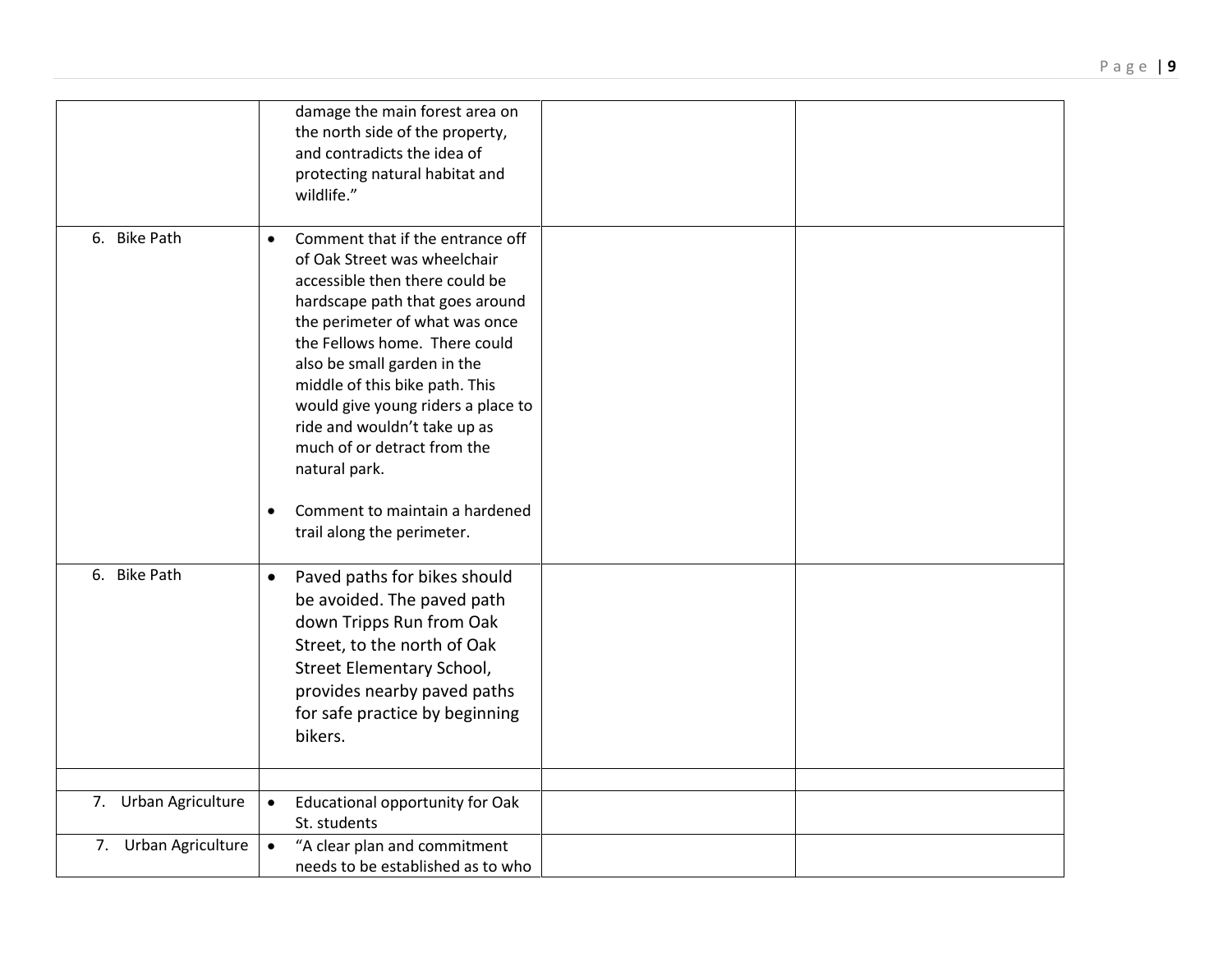|                      | will plant, weed, water and<br>support the agriculture on an<br>ongoing basis for the future. This<br>is the greatest challenge to such<br>projects that often rely on<br>volunteers who may come and<br>go." |
|----------------------|---------------------------------------------------------------------------------------------------------------------------------------------------------------------------------------------------------------|
| 7. Urban Agriculture | Comment - How can we<br>$\bullet$<br>determine what can be urban<br>agriculture without knowing what<br>is possible due to space<br>constraints?                                                              |
|                      | Comment in response - we don't<br>$\bullet$<br>want to set a goal that cannot be<br>met or does not meet<br>expectations.                                                                                     |
|                      | Comment in response- Is there a<br>$\bullet$<br>way to know now what is possible<br>without professionals advising<br>what is possible?                                                                       |
|                      | Comment that this is an<br>$\bullet$<br>aspirational plan and should be<br>phrased in way that<br>communicates that this what we<br>would like to do.                                                         |
| 7. Urban Agriculture | Comment that there seem to be<br>$\bullet$<br>two concepts:                                                                                                                                                   |
|                      | Concept 1 - A planting area<br>$\bullet$<br>possibly run by group like Grow a<br>Row FC; individual garden plots<br>get messy due to maintenance                                                              |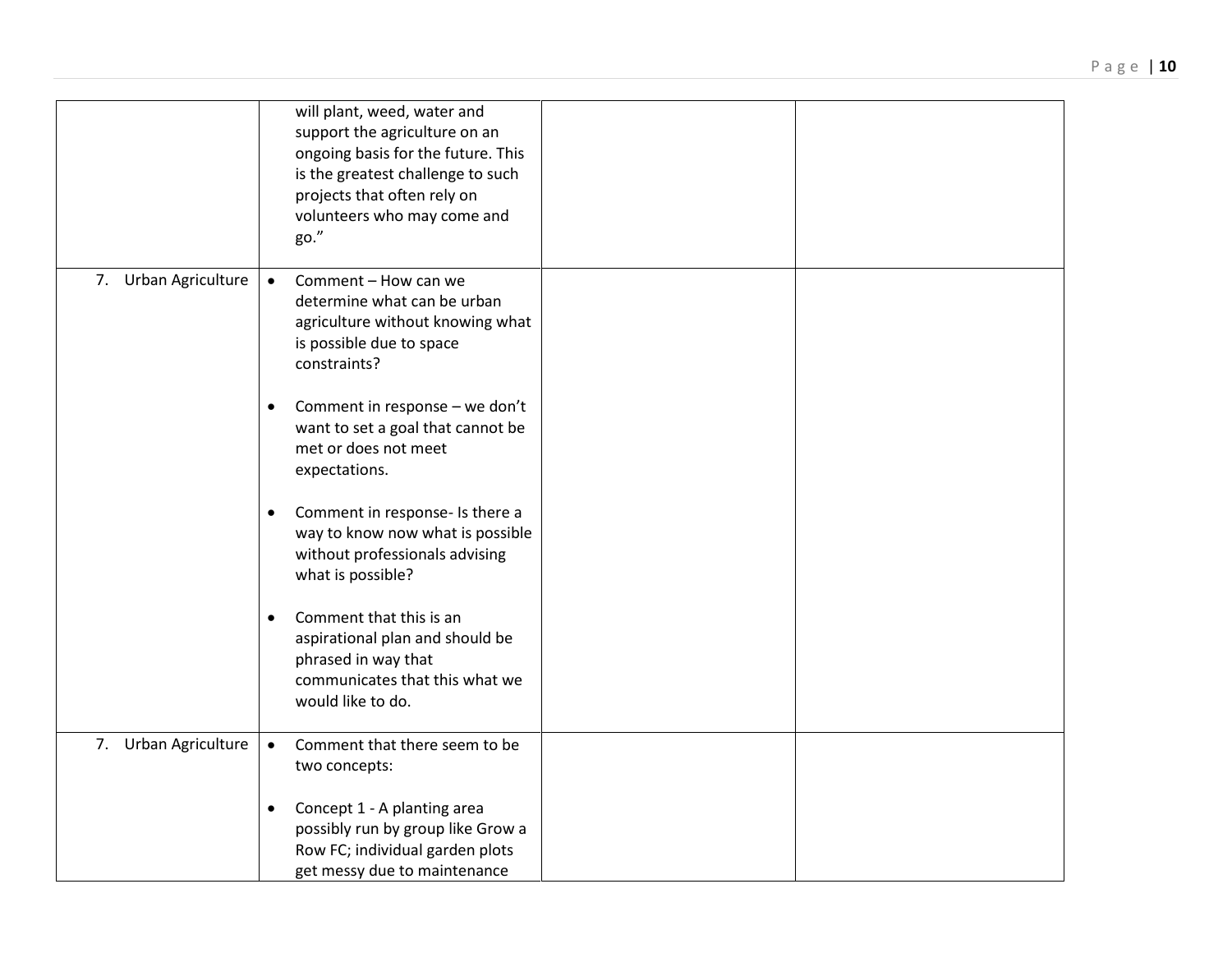|                      | and have fallen out of favor.                |  |
|----------------------|----------------------------------------------|--|
|                      | Fellows Property may not even                |  |
|                      | have the room to support this.               |  |
|                      |                                              |  |
|                      |                                              |  |
|                      |                                              |  |
|                      | Concept 2 - planting of edible<br>$\bullet$  |  |
|                      | trees/bushes. This can be                    |  |
|                      | combined with landscaping and                |  |
|                      |                                              |  |
|                      | the landscaping choices made                 |  |
|                      | and can be melded into the                   |  |
|                      | natural landscape of park.                   |  |
|                      |                                              |  |
|                      | Suggestion - Plant varieties that            |  |
|                      | $\bullet$                                    |  |
|                      | are good for pollinators, provide            |  |
|                      | food sources for wildlife.                   |  |
|                      |                                              |  |
|                      | Suggestion - Allow for park<br>$\bullet$     |  |
|                      | visitors to pick edibles.                    |  |
|                      |                                              |  |
|                      |                                              |  |
|                      | Suggestion - Organizational run<br>$\bullet$ |  |
|                      | community garden with yield                  |  |
|                      | being donated to a food bank.                |  |
|                      |                                              |  |
|                      | Counter comments in response:<br>٠           |  |
|                      |                                              |  |
|                      | a. Comment to again                          |  |
|                      | emphasize the maintenance                    |  |
|                      | cost and time required for                   |  |
|                      | future maintenance and a                     |  |
|                      | set fund established for                     |  |
|                      | future maintenance.                          |  |
|                      |                                              |  |
|                      | b. Comment that if a                         |  |
|                      | community garden is built a                  |  |
|                      | partnership will be required                 |  |
|                      | to maintain the garden.                      |  |
|                      |                                              |  |
| 7. Urban Agriculture | Question raised if urban<br>$\bullet$        |  |
|                      |                                              |  |
|                      | agriculture is needed at this site.          |  |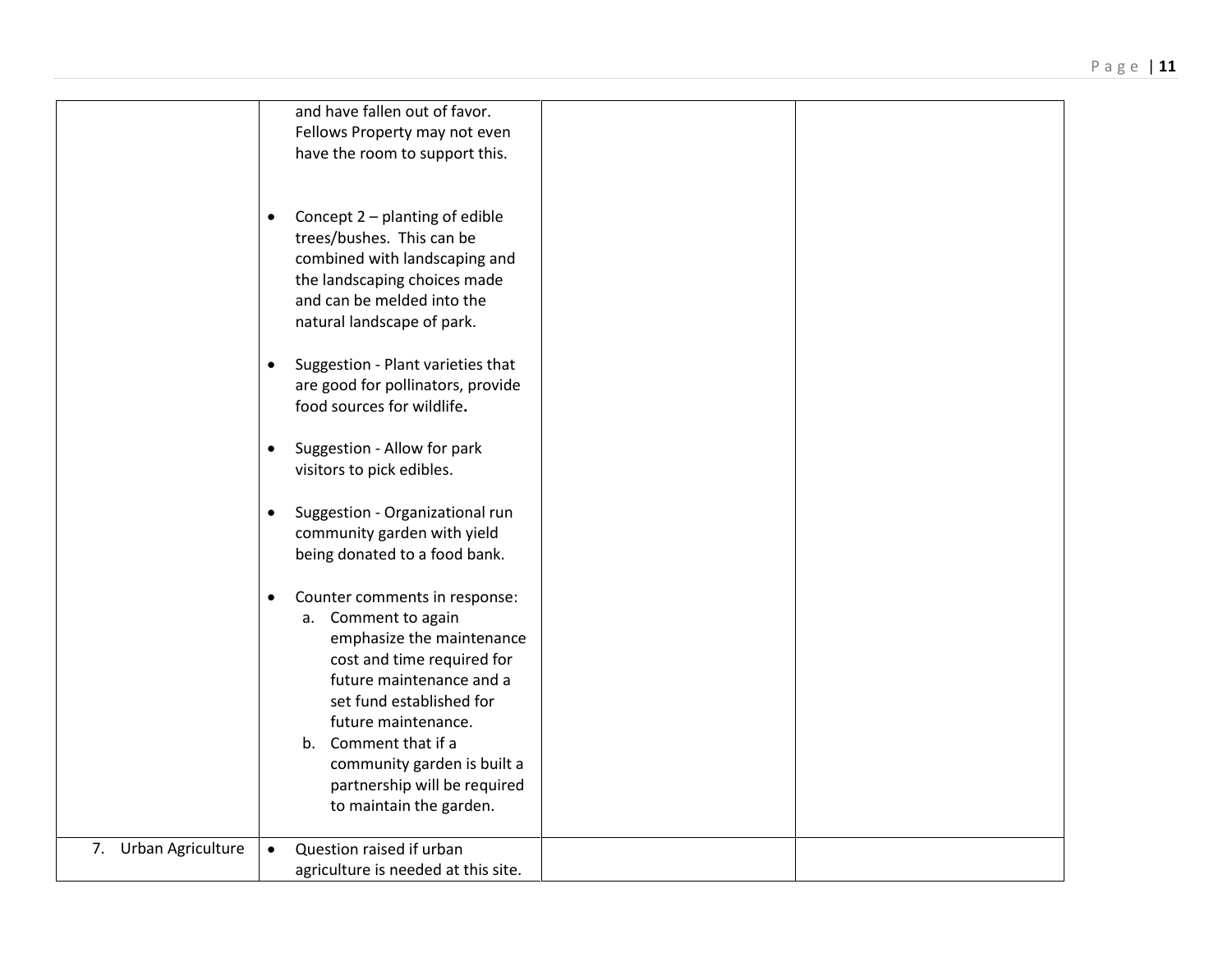|                      | Comment that Berman Park may<br>be a better fit for community |  |
|----------------------|---------------------------------------------------------------|--|
|                      | gardens and urban agriculture.                                |  |
| 7. Urban Agriculture | $\bullet$<br>While urban agriculture may                      |  |
|                      | be an appropriate use for part                                |  |
|                      | of the Fellows Property, the                                  |  |
|                      | planning process should                                       |  |
|                      | recognize that the wildlife                                   |  |
|                      | values of the property might                                  |  |
|                      | conflict with human food                                      |  |
|                      | production. Deer fencing                                      |  |
|                      | would be required and is not                                  |  |
|                      | aesthetically pleasing, squirrel                              |  |
|                      | damage to crops is nearly                                     |  |
|                      | impossible to prevent with                                    |  |
|                      | trapping or other measures.                                   |  |
|                      | Restoring nut-producing                                       |  |
|                      | American chestnuts to the                                     |  |
|                      | property is possible due to                                   |  |
|                      | genetic breeding to produce                                   |  |
|                      | blight resistant chestnut.                                    |  |
|                      | American Chestnut Foundation                                  |  |
|                      | provides these trees at no                                    |  |
|                      | cost. Volunteers could be                                     |  |
|                      | organized to assist with                                      |  |
|                      | planting these trees.                                         |  |
|                      |                                                               |  |
| 7. Urban Agriculture | $\bullet$<br>Hands on Harvests, the parent                    |  |
|                      | organization of Grow a Row,                                   |  |
|                      | will support a community or                                   |  |
|                      | school garden of any type, as                                 |  |
|                      | long as a portion of that                                     |  |
|                      | garden is producing edibles                                   |  |
|                      | that are being grown by                                       |  |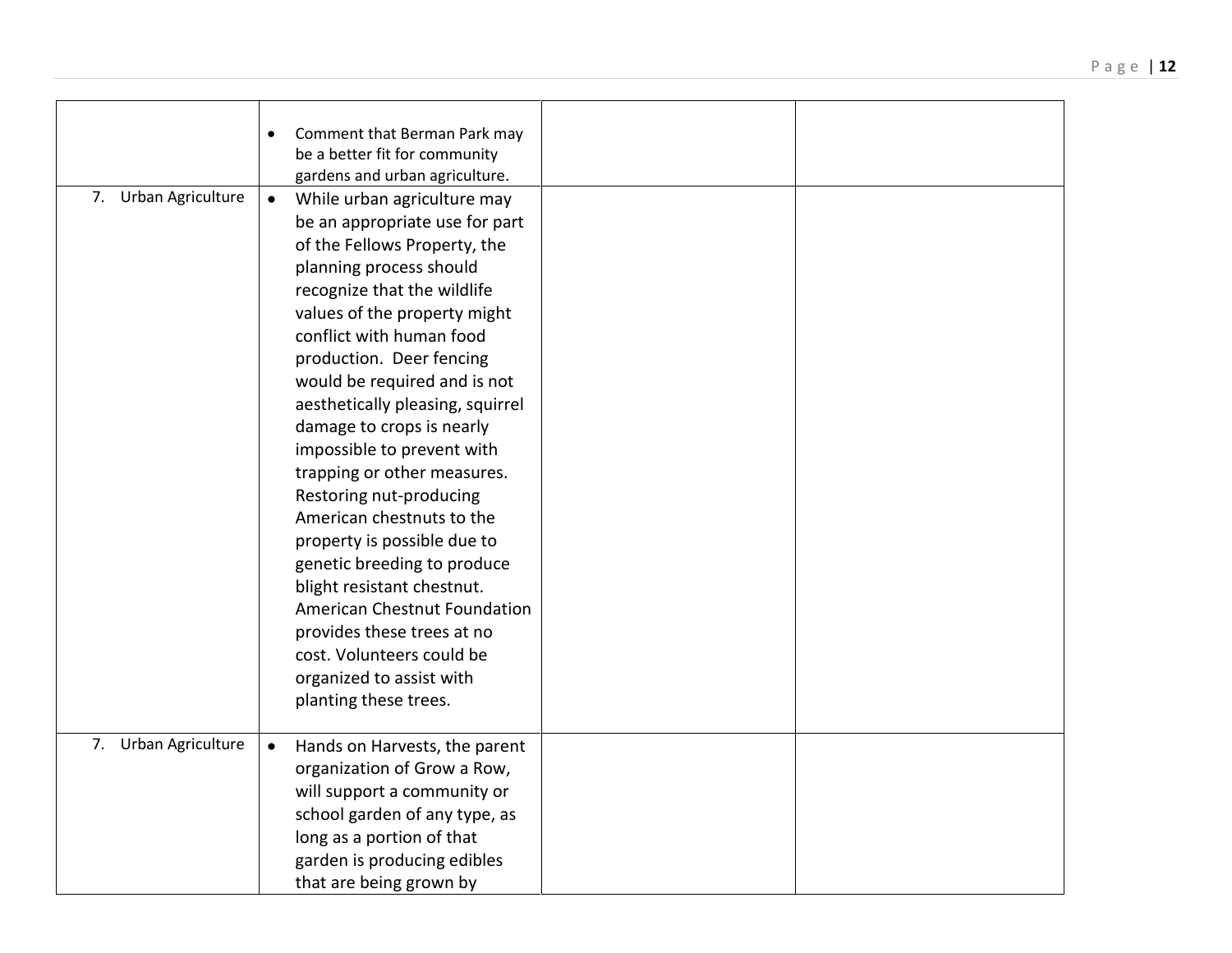| 7. Urban Agriculture | people or is being donated to<br>people who need increased<br>access to fresh food. HOH can<br>provide mentorship and<br>supplies to gardeners, hands-<br>on workshops, workdays, time<br>and effort toward the creation<br>of any such garden.<br>The urban agriculture focus<br>$\bullet$<br>should be on native plants |
|----------------------|---------------------------------------------------------------------------------------------------------------------------------------------------------------------------------------------------------------------------------------------------------------------------------------------------------------------------|
|                      | rather than community<br>gardening                                                                                                                                                                                                                                                                                        |
| 7. Urban Agriculture | Urban agriculture should<br>$\bullet$<br>demonstrate native species,<br>reforestation and the recovery<br>of the canopied forest that<br>was on the property.                                                                                                                                                             |
| 7. Urban Agriculture | Skeptical on the idea of urban<br>$\bullet$<br>agriculture as he does not see<br>how it fits into the concept of<br>having as natural an area as<br>possible.<br>Concern over the limited<br>available space for a<br>community garden. A<br>community garden may take<br>up too much space and benefit<br>too few people |
| 8. Natural Play Area | Include a natural play area due to<br>$\bullet$<br>the popularity of the natural play<br>area in Cherry Hill Park.                                                                                                                                                                                                        |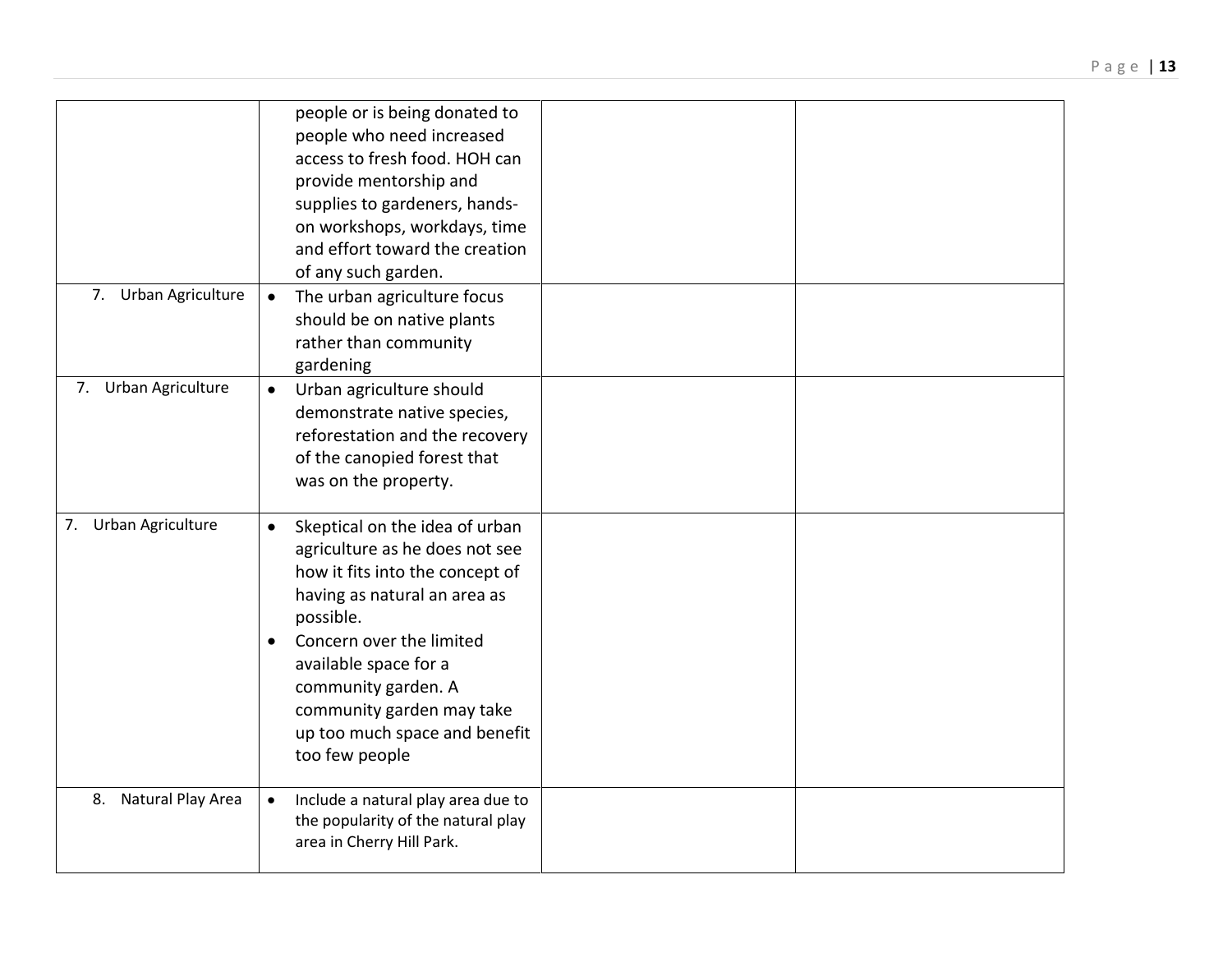|                                       | Comment to keep the children's<br>$\bullet$<br>play area as natural as<br>possible, especially with a<br>large, traditional playground<br>across the street at Oak Street<br>Elementary.<br>Natural play areas should be<br>truly "natural."                                                                                                                                                                                                       |
|---------------------------------------|----------------------------------------------------------------------------------------------------------------------------------------------------------------------------------------------------------------------------------------------------------------------------------------------------------------------------------------------------------------------------------------------------------------------------------------------------|
| 8. Natural Play Area                  | An artificial play area with<br>$\bullet$<br>"mud table, tires, lumber,<br>pots, pans, buckets, boulders,"<br>is not natural and does not<br>keep with the environmental<br>and ecological education<br>benefits of the Fellows<br>Property. The naturalness of<br>the area, the trees, bushes,<br>and topography of the area<br>itself should be considered the<br>playground/play area, for<br>natural games of hide and<br>seek, tag, etcetera. |
| 9. Equity and<br>Accessibility        | $\bullet$                                                                                                                                                                                                                                                                                                                                                                                                                                          |
| 10. Resource<br><b>Education Area</b> | <b>Combine Resource Education</b><br>$\bullet$<br>Area, Nature Trail and<br>Performance Area<br>Submitted Comment: "highly<br>endorse the ideas for making the<br>park a wildlife habitat with<br>signage designating it as such                                                                                                                                                                                                                   |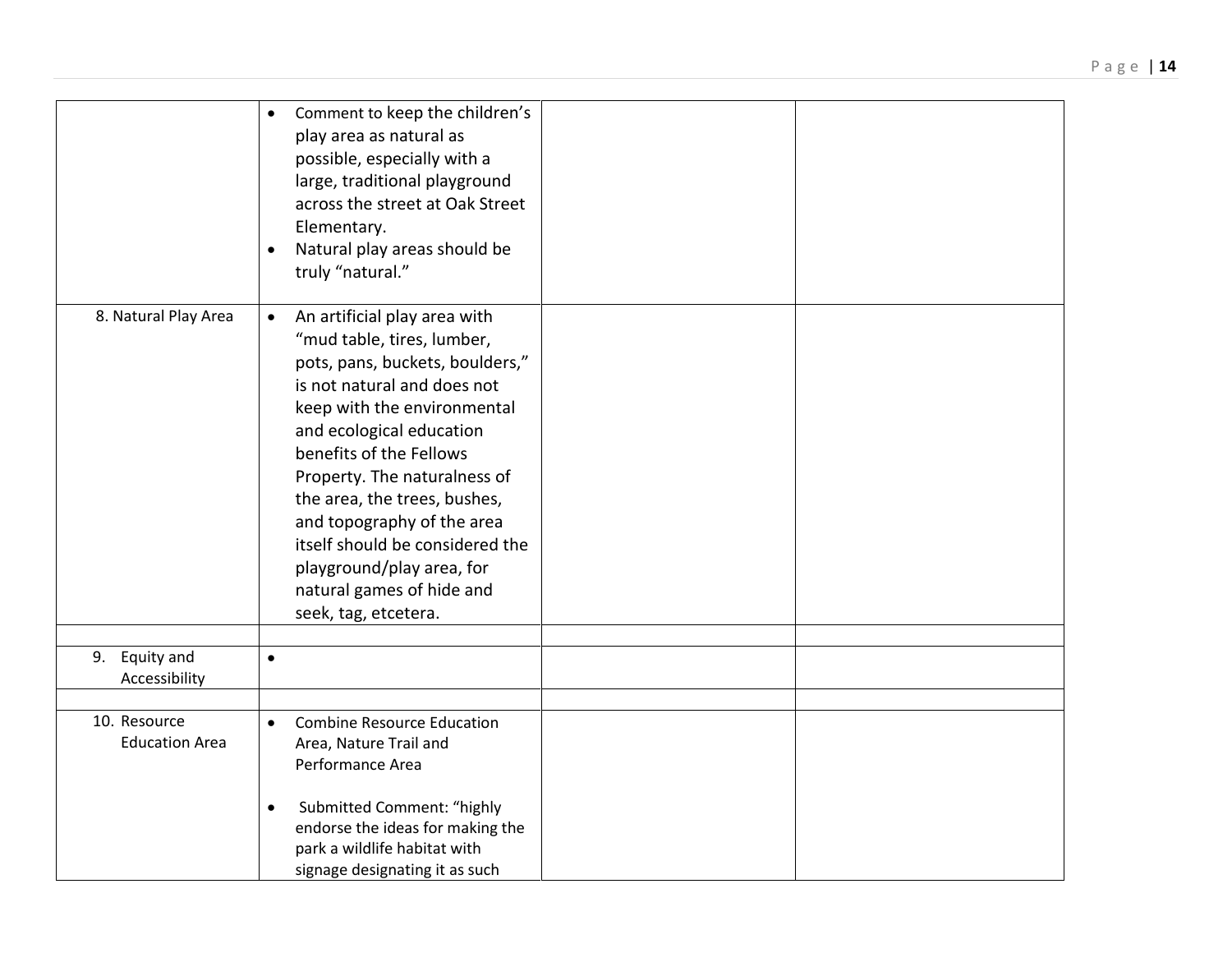|                                       | through the National Wildlife<br>Federation. This will support the<br>City's certification as a<br>Community Wildlife Habitat with<br>the NWF."                                                                                                                                                  |
|---------------------------------------|--------------------------------------------------------------------------------------------------------------------------------------------------------------------------------------------------------------------------------------------------------------------------------------------------|
| 10. Resource<br><b>Education Area</b> | Submitted comment: "Highly<br>$\bullet$<br>endorse the ideas for making the<br>park a wildlife habitat with<br>signage designating it as such<br>through the National Wildlife<br>Federation. This will support the<br>City's certification as a<br>Community Wildlife Habitat with<br>the NWF." |
| 10. Resource<br><b>Education Area</b> | Comment to look into the Master<br>$\bullet$<br>Plan for Howard E. Herman<br>Stream Valley Park for the<br>presence of an outdoor<br>classroom element. If so, this<br>prevents students from having to<br>cross a busy street and could be a<br>better location for a classroom<br>element.     |
|                                       | Comment that this may not have<br>$\bullet$<br>been put in for budgetary reasons<br>but may be a more viable option.<br>Howard E. Herman is accessible<br>through the pathway adjacent to<br>the playground.                                                                                     |
|                                       | Comment that this may not have<br>٠<br>happened due to adequate space<br>when the purchase of a home to<br>make room for this area did not                                                                                                                                                       |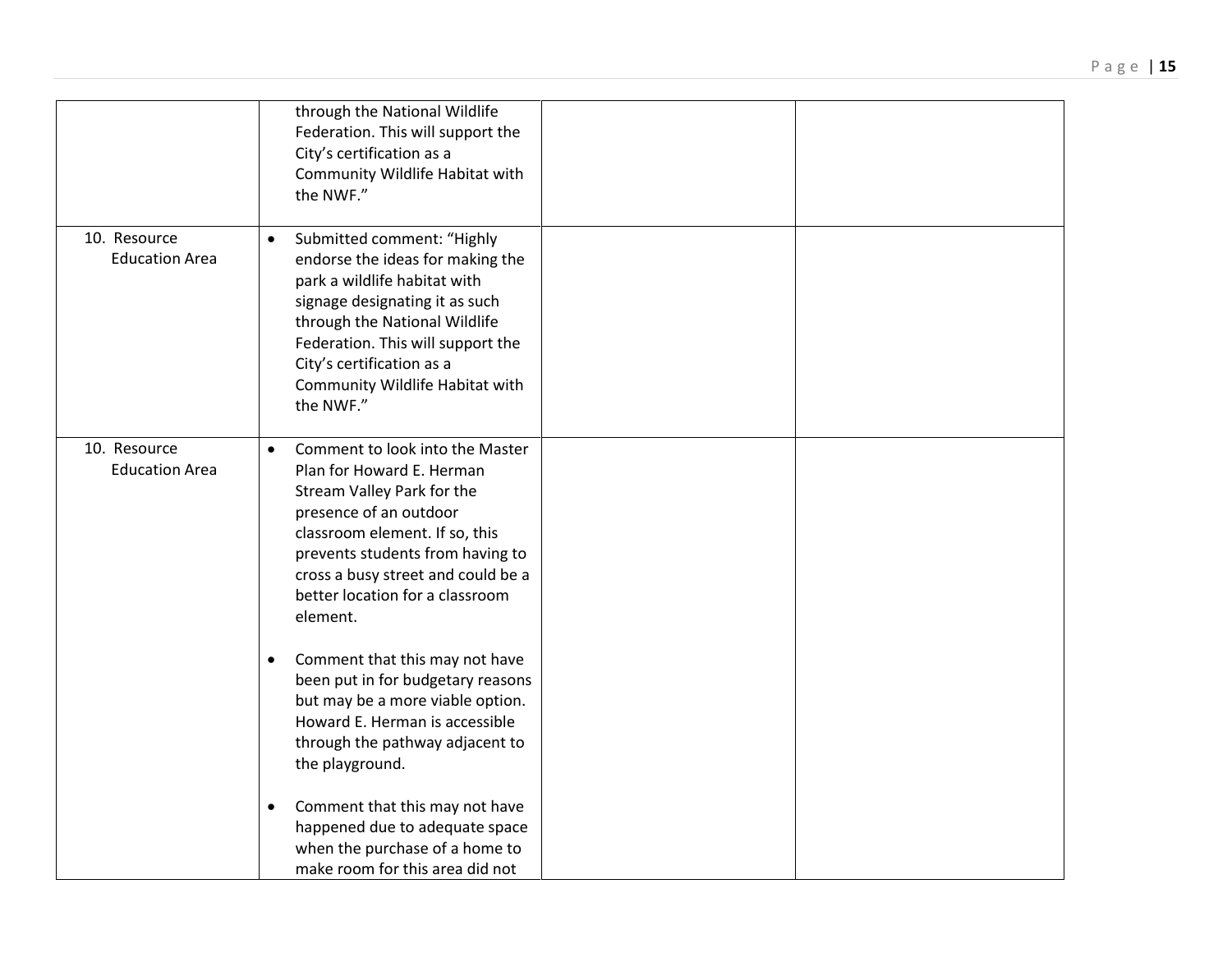|                                       | come fruition. Easement and<br>pathway have been kept.                                                                                                                                                                                                                                                                                                                                                                                               |
|---------------------------------------|------------------------------------------------------------------------------------------------------------------------------------------------------------------------------------------------------------------------------------------------------------------------------------------------------------------------------------------------------------------------------------------------------------------------------------------------------|
| 10. Resource<br><b>Education Area</b> | The "small designated space"<br>$\bullet$<br>to be used by Recreation and<br>Parks and FCCPS needs to be<br>enriching enough to draw<br>teachers out of their<br>classrooms, large enough to<br>occupy at least one class and<br>easy to maintain. An<br>interpretive trail would fit<br>these parameters and be an<br>asset to the community. The<br>commenter has offered to help<br>develop any educational or<br>interpretive space in the park. |
| 10. Resource<br><b>Education Area</b> | Request for clarification on<br>$\bullet$<br>item 9- Resource Education<br>area with a strong preference<br>for a completely natural area<br>and not a paved/covered area.                                                                                                                                                                                                                                                                           |
| 10. Resource<br><b>Education Area</b> | Inquiry as to whether there<br>$\bullet$<br>has been any input from<br>science teachers at Oak Street<br>Elementary on how they would<br>use this area as an outdoor<br>classroom.<br>Response from Danny Schlitt<br>that Recreation and Parks has<br>not engaged Oak Street<br>Elementary administration yet.                                                                                                                                       |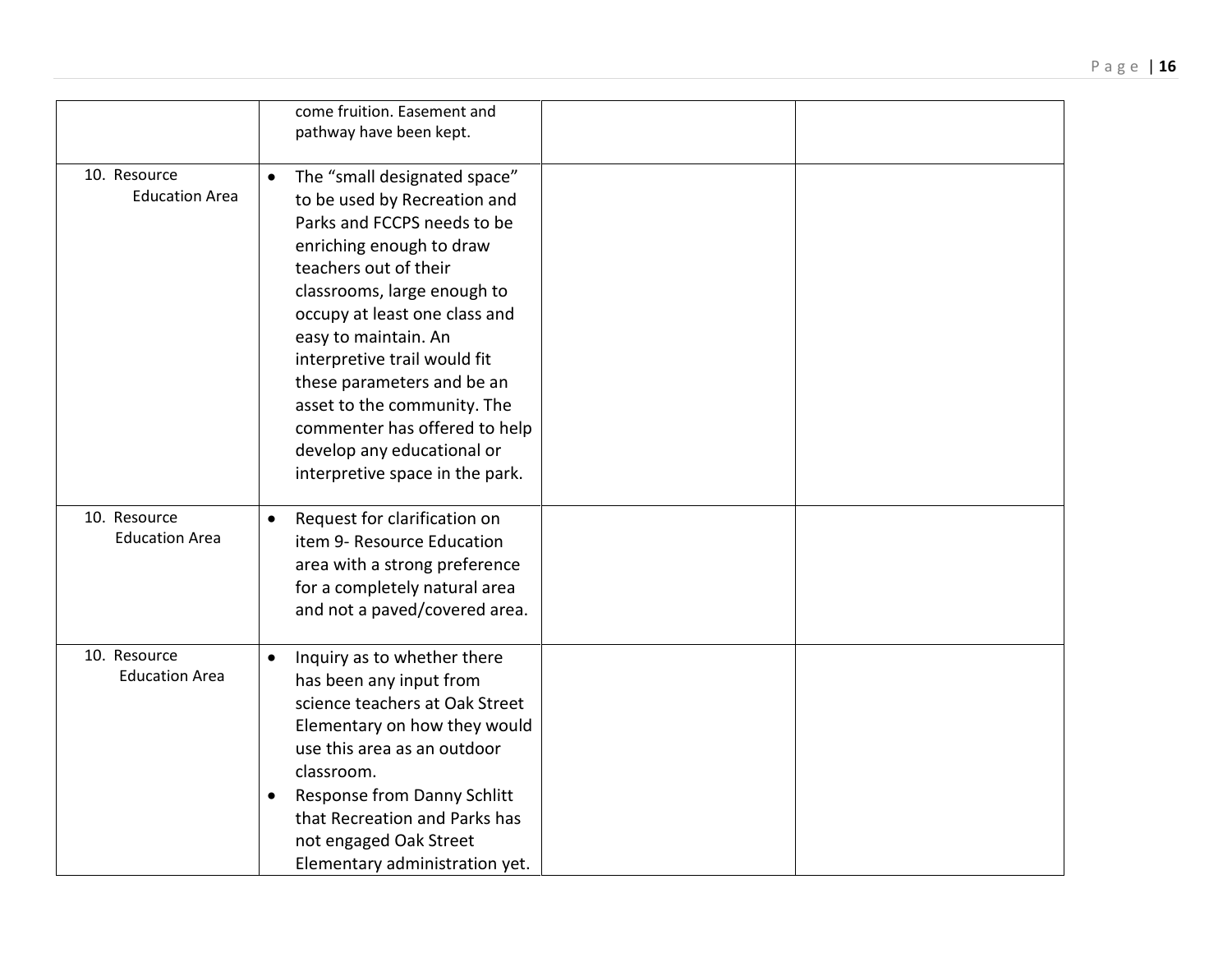|              | This is something we plan to<br>do in the near future.                                                                                                                                                                                                                      |
|--------------|-----------------------------------------------------------------------------------------------------------------------------------------------------------------------------------------------------------------------------------------------------------------------------|
| 1. Lighting  | $\bullet$<br>Comment to not have lighting at<br>$\bullet$<br>all as it could promote the use of<br>the park during non-operational<br>hours.                                                                                                                                |
|              | <b>Counter Comment that Public</b><br>$\bullet$<br>Safety will look into the Mater<br>Plan and will evaluate the<br>planned lighting as this is a safety<br>concern for first responders.                                                                                   |
|              | Comment that some form of low<br>$\bullet$<br>lighting to allow for passersby to<br>see activity in the park tends to<br>deter gathering after hours,<br>protect those using the path to<br>travel between neighborhood<br>streets even though the park<br>closes are dark. |
|              | Comment that groups with likely<br>$\bullet$<br>gather to observe fireflies;<br>lighting may impact the activity<br>but be necessary for safety.                                                                                                                            |
| 11. Lighting | Lighting should be minimized,<br>$\bullet$<br>both in and around the park,<br>and should meet Dark Sky<br>standards. The pathways<br>should not be lighted at night<br>citing disruption firefly mating<br>behavior. Users should view                                      |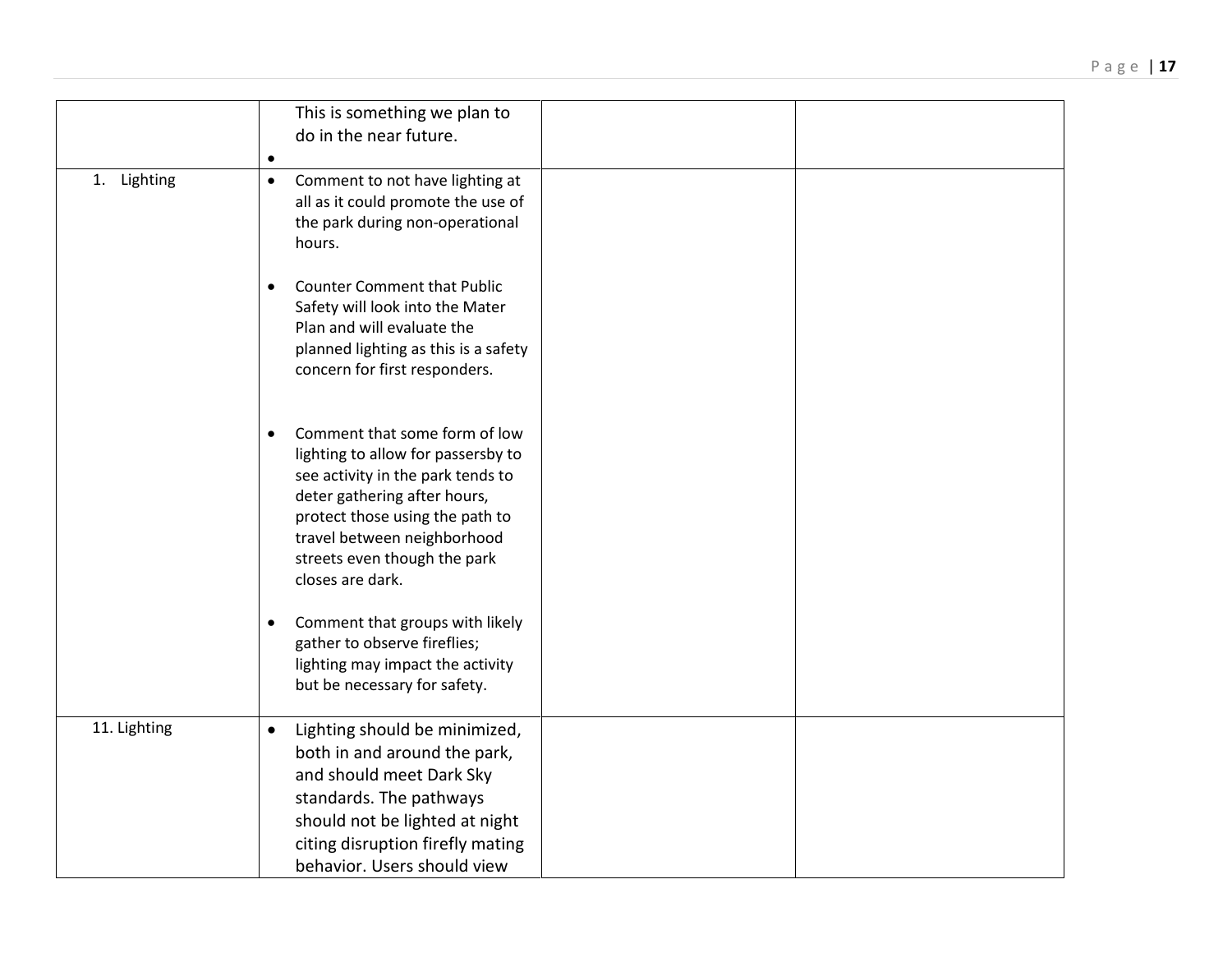|                 | firefly activity from the edges<br>of the park.                                                                                                                                                                                                                                                                                                                                                                                                                                                                |
|-----------------|----------------------------------------------------------------------------------------------------------------------------------------------------------------------------------------------------------------------------------------------------------------------------------------------------------------------------------------------------------------------------------------------------------------------------------------------------------------------------------------------------------------|
| 2. Storm Water  | Comment on the construction of<br>$\bullet$<br>rain gardens and their popularity<br>in Lincoln Park.<br>Comment that rain gardens<br>$\bullet$<br>provide an education opportunity<br>to incorporates educational signs<br>within the area to inform visitors<br>of the hydrology cycle.<br>Counter comment - Comment<br>$\bullet$<br>that rain gardens can be costly;<br>the initial establishment,<br>continued maintenance and<br>improvements over the years<br>should all be taken into<br>consideration. |
| 12. Storm Water | Comment that the goal is not to<br>$\bullet$<br>add so many storm water<br>improvements to the property<br>that it creates conflict with<br>existing root structure or trees<br>but instead the recommendation<br>is made to use language that<br>explicitly states that passive<br>above ground systems take<br>preference over any underground<br>system that require cutting down<br>of trees.                                                                                                              |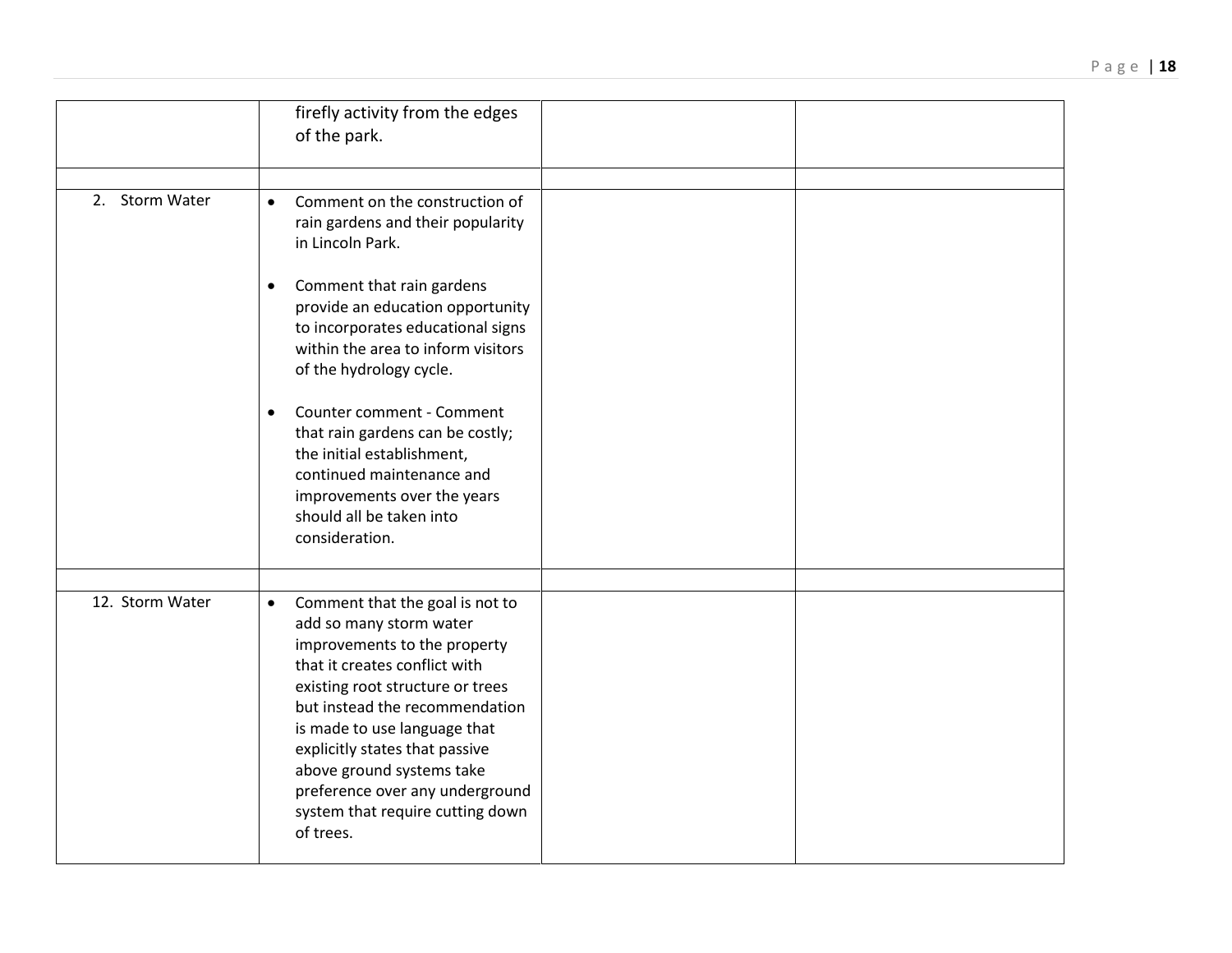|  | Page   19 |
|--|-----------|
|  |           |
|  |           |
|  |           |
|  |           |
|  |           |

| 12. Storm Water | The stormwater infrastructure<br>$\bullet$<br>system added by the previous<br>property owner are not<br>required for the park and<br>should be removed and not<br>maintained. This will remove<br>concerns that reforestation<br>and tree roots associated with<br>reforestation would damage<br>the stormwater infrastructure.<br>Forest cover provides is own<br>stormwater control and<br>compensates for and/or<br>reduces the need for built<br>stormwater infrastructure. |
|-----------------|---------------------------------------------------------------------------------------------------------------------------------------------------------------------------------------------------------------------------------------------------------------------------------------------------------------------------------------------------------------------------------------------------------------------------------------------------------------------------------|
| 12. Storm Water | Stormwater and runoff need<br>$\bullet$<br>to be a priority as it will impact<br>neighboring properties. One of<br>the primary stormwater<br>culverts does not properly<br>drain and needs to be lowered<br>and graded, as it is the source<br>of standing water.                                                                                                                                                                                                               |
| 12. Storm Water | If stormwater is a concern,<br>$\bullet$<br>conservation landscaping<br>should be used to mitigate<br>stormwater. Habitat<br>Restoration team will work<br>toward better educating the<br>community on the importance<br>of using native plants and<br>shrubs to help with<br>sotrmwater mitigation as it is a                                                                                                                                                                  |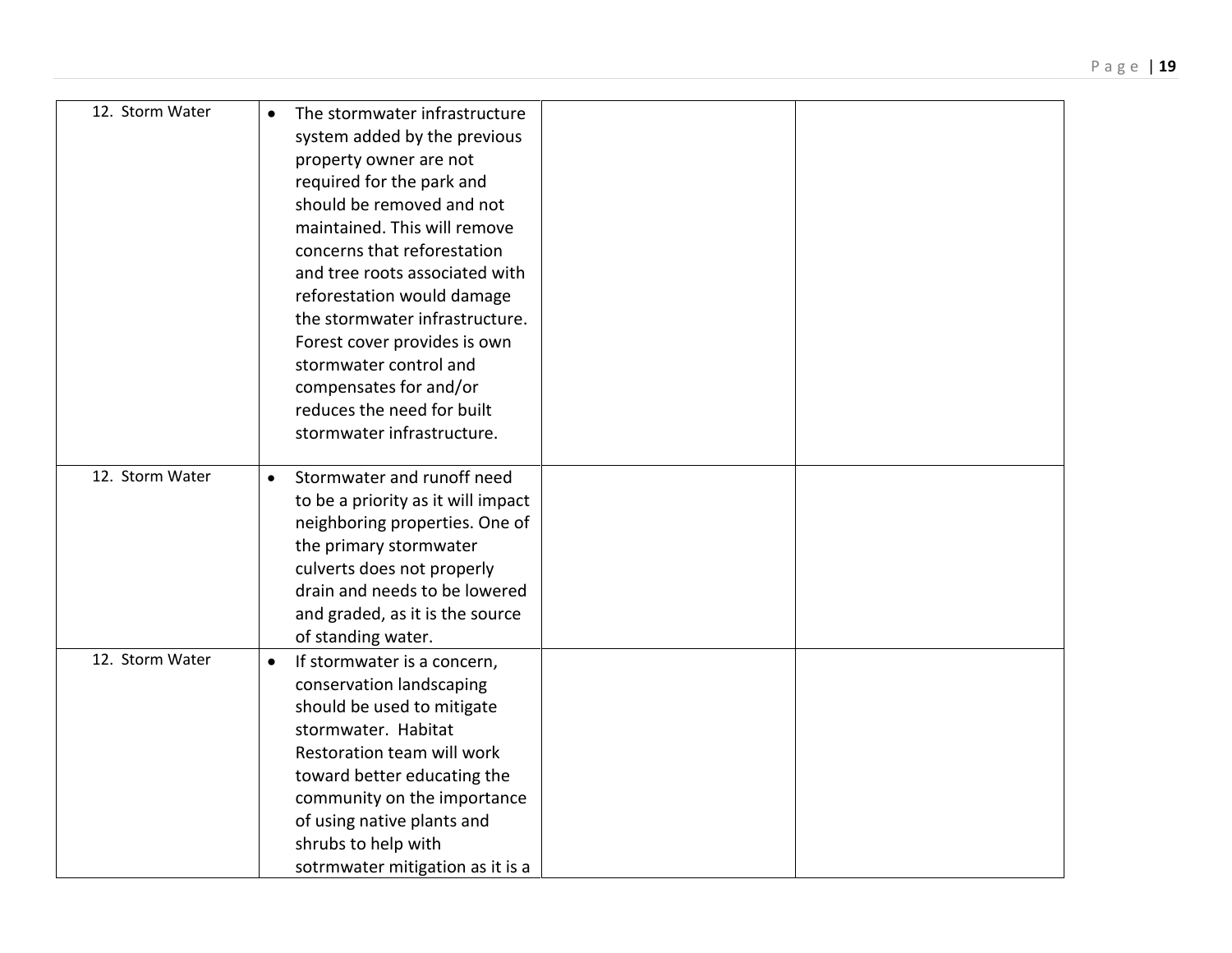|                                                                                            | long term solution. If there is a<br>way to incorporate this into<br>the plan as an educational<br>feature as well as a way to<br>mitigate stormwater.                                                                                                                                                                                                                                                           |
|--------------------------------------------------------------------------------------------|------------------------------------------------------------------------------------------------------------------------------------------------------------------------------------------------------------------------------------------------------------------------------------------------------------------------------------------------------------------------------------------------------------------|
| II - Description of the<br><b>Conceptual Development</b><br>Plan<br><b>B.</b> Enhancements |                                                                                                                                                                                                                                                                                                                                                                                                                  |
| 1. Trees                                                                                   | Submitted Comment to add-<br>$\bullet$<br>"Contiguous mulch beds among<br>trees and shrubs, particularly<br>around mature and Specimen<br>trees, will be used as much as<br>possible to support healthy soil<br>structure and protect tree root<br>systems. Fallen leaves will be left<br>as natural mulch to provide<br>nutrients around trees, shrubs<br>and plants and overwintering<br>habitat for insects." |
| 1. Trees                                                                                   | <b>Comment that City Arborist</b><br>$\bullet$<br>Charles Prince requests trees be<br>added along Parker Avenue to<br>provide a tree canopy.                                                                                                                                                                                                                                                                     |
| 1. Trees                                                                                   | Suggestion to emphasis the<br>$\bullet$<br>increased maintenance cost of<br>this park to the Forestry budget<br>with regards to maintenance of<br>trees and invasive plants.<br>Comment that this should be                                                                                                                                                                                                      |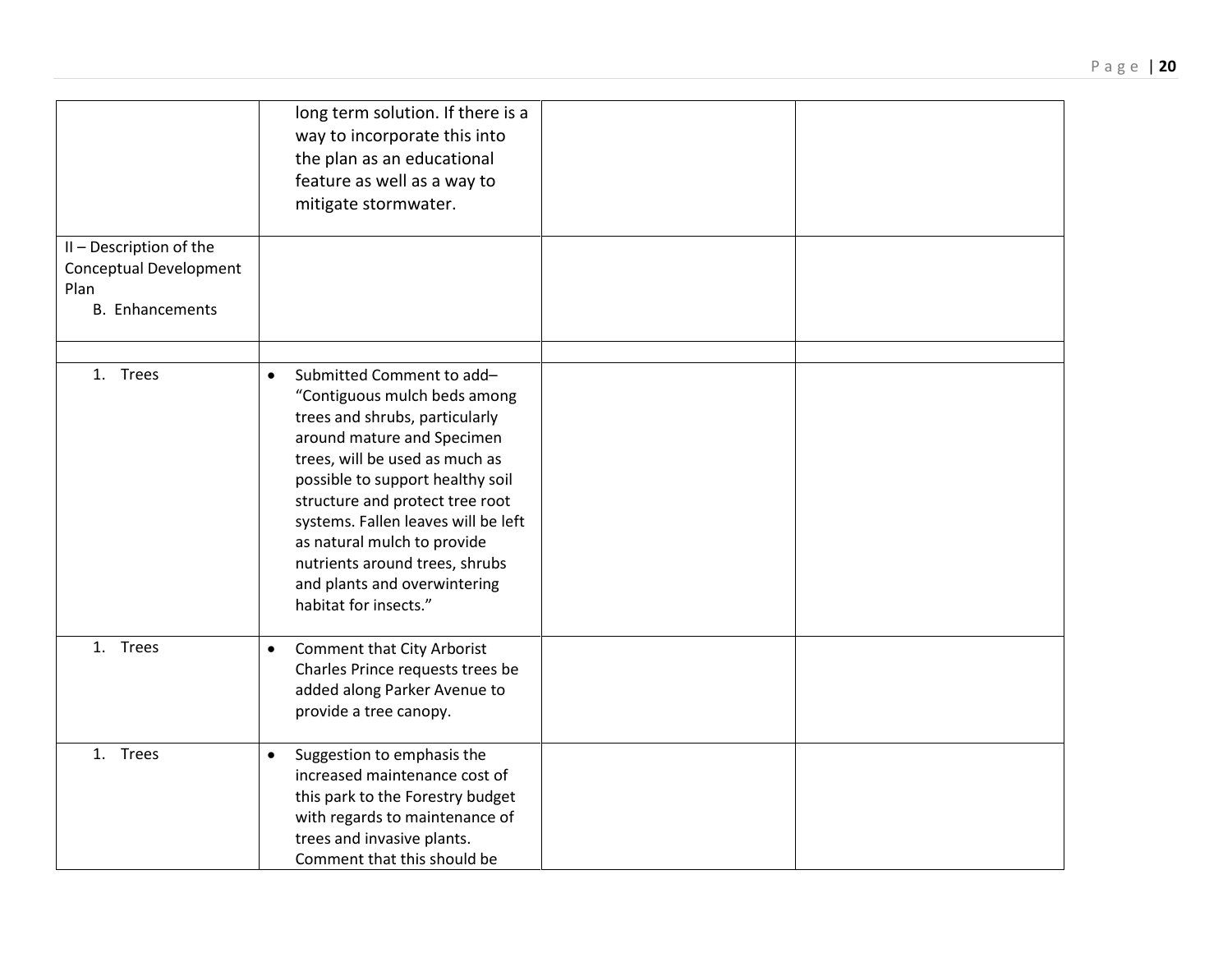|          | emphasized for future budgetary<br>concerns.                                                                                                                                                                                                                                                                                                                                                                                                                                                                             |
|----------|--------------------------------------------------------------------------------------------------------------------------------------------------------------------------------------------------------------------------------------------------------------------------------------------------------------------------------------------------------------------------------------------------------------------------------------------------------------------------------------------------------------------------|
| 1. Trees | <b>Comment that Habitat</b><br>$\bullet$<br>Restoration would like to put<br>Fellows Property on the regular<br>rotation of volunteer activities.<br>This can be done in the interim<br>before construction begins.<br>Fellows Property is ideal for<br>volunteer events, especially for<br>family volunteers as the work is<br>kid-friendly.                                                                                                                                                                            |
| 1. Trees | Strongly suggests City replant<br>$\bullet$<br>the grassy area with trees -<br>native oaks, willows, and<br>native cherry -, which are<br>keystone species and have the<br>most wildlife benefits. The<br>large grassy area is not a<br>natural part of the property<br>and should not be treated as<br>such. Planting more of these<br>native species returns the<br>property to its natural state,<br>and replaces any of the mature<br>trees that may get lost over<br>the years due to disease or<br>weather events. |
| 1. Trees | Maintaining mature trees to<br>$\bullet$<br>protect firefly population.                                                                                                                                                                                                                                                                                                                                                                                                                                                  |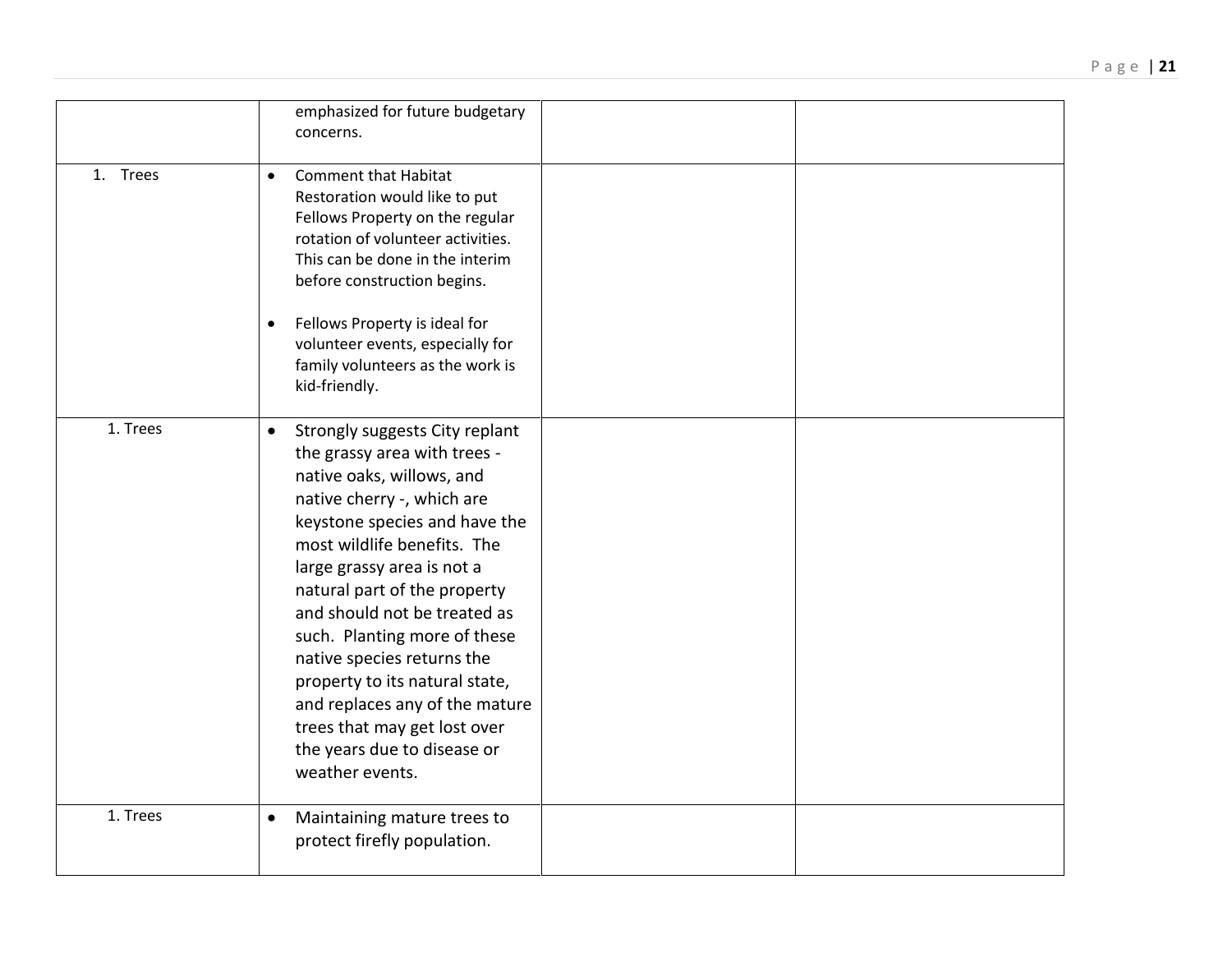| 1. Trees                                                                          | Based on the natural and<br>$\bullet$<br>educational focus of the plan,<br>would to see a plan to<br>conserve as much as possible<br>of the wood/trunk of downed<br>trees to allow children to play<br>on or learn about the process<br>of decay. This would be an<br>essential feature of the nature<br>education focus of the park.<br>While this touches on<br>conservation/landscape<br>management plan for the park,<br>it could be a component of<br>thinking through the children's<br>natural play area as well. |
|-----------------------------------------------------------------------------------|--------------------------------------------------------------------------------------------------------------------------------------------------------------------------------------------------------------------------------------------------------------------------------------------------------------------------------------------------------------------------------------------------------------------------------------------------------------------------------------------------------------------------|
| 2. Shrubs and Other<br>Greenspace                                                 | $\bullet$                                                                                                                                                                                                                                                                                                                                                                                                                                                                                                                |
| II - Description of the<br><b>Conceptual Development</b><br>Plan<br>C. Open Space | Suggestion that keeping a<br>$\bullet$<br>statement within the document<br>regarding open space is<br>important for public purposes.<br>Counter comment that be specific<br>$\bullet$<br>with the intent of open space<br>otherwise people will create their<br>own meaning.<br>Counter comment that this is not<br>an enhancement as no additional<br>Open Space is being created; is<br>this more aligned with Park<br>Themes?                                                                                         |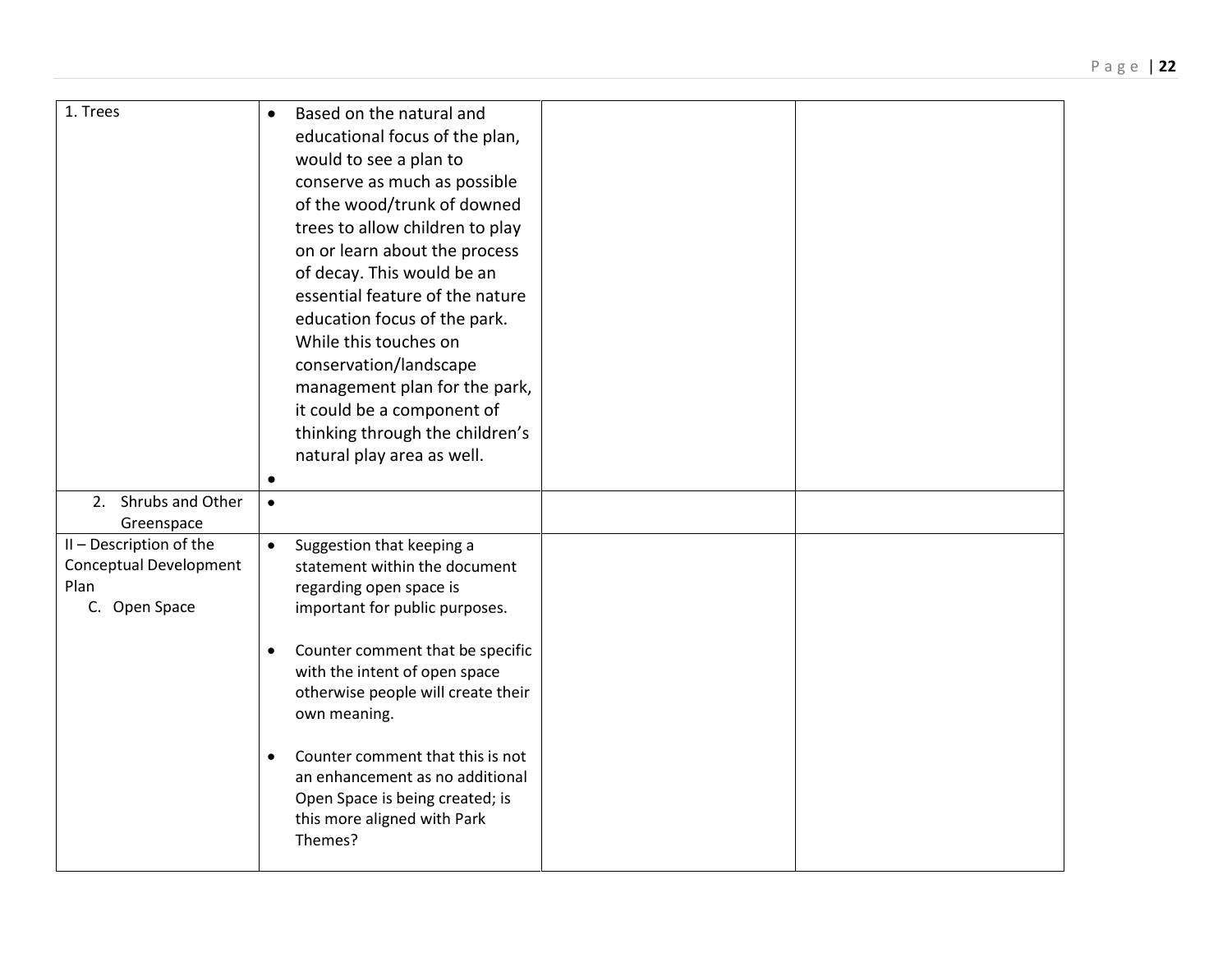|                                            | Comment that this may be an<br>$\bullet$<br>opportunity to include<br>information on preservation and<br>the value of preservation on the<br>wildlife/environment (i.e. canopy<br>cover helps to control heat in the<br>area, one oak tree can support<br>300 species of moths).                    |  |
|--------------------------------------------|-----------------------------------------------------------------------------------------------------------------------------------------------------------------------------------------------------------------------------------------------------------------------------------------------------|--|
| <b>Overall Comments and</b><br>Suggestions | Comment to address the<br>$\bullet$<br>anchor/big picture/big draw of<br>Fellows Property.<br>Comment in Response - this<br>$\bullet$<br>seems to be leaning toward one<br>or many forms of Urban<br>Agriculture.                                                                                   |  |
|                                            | Comment - Is there one aspect<br>$\bullet$<br>that is more important? If so,<br>how should it be addressed?<br>Comment in Response - this<br>$\bullet$<br>seems to be Natural Play area<br>combined with Urban Agriculture<br>and an educational<br>setting/resource area/outdoor<br>education area |  |
|                                            | Comment that 7. Urban<br>$\bullet$<br>Agriculture, 8. Natural Play Area<br>and 12. Resource Education Area<br>should be the guiding principles<br>of the property.<br>Comment in Response - this<br>seems to be what citizens<br>envision for this park - an<br>educational, family oriented park.  |  |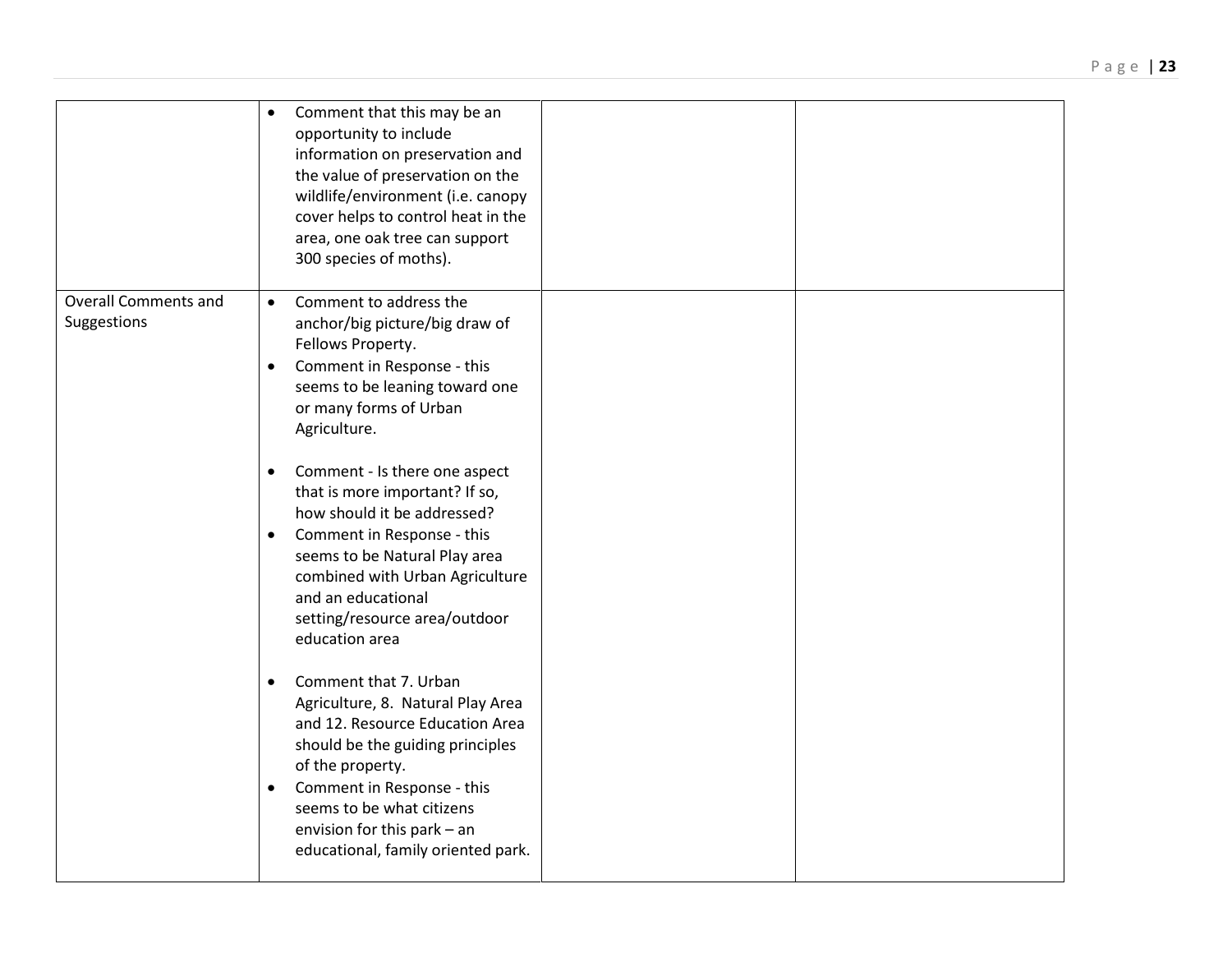| <b>Additional Comments and</b><br>Suggestions | Stacey Evers from Grow a Row FC<br>Co-Chair of the Urban Agriculture<br>Workgroup of the Fairfax Food<br>Council would like to be included<br>in further planning.                            |
|-----------------------------------------------|-----------------------------------------------------------------------------------------------------------------------------------------------------------------------------------------------|
|                                               | Recommendation to use Jeremy<br>Edwards inventory of Fellows<br>Property which documents which<br>trees were removed under his<br>tenure. Amy Crumpton will able<br>to provide this document. |
| <b>Firefly Habitat</b>                        | Would like to see an emphasis<br>$\circ$<br>on preserving as much of the<br>natural habitat of the fireflies<br>as possible.                                                                  |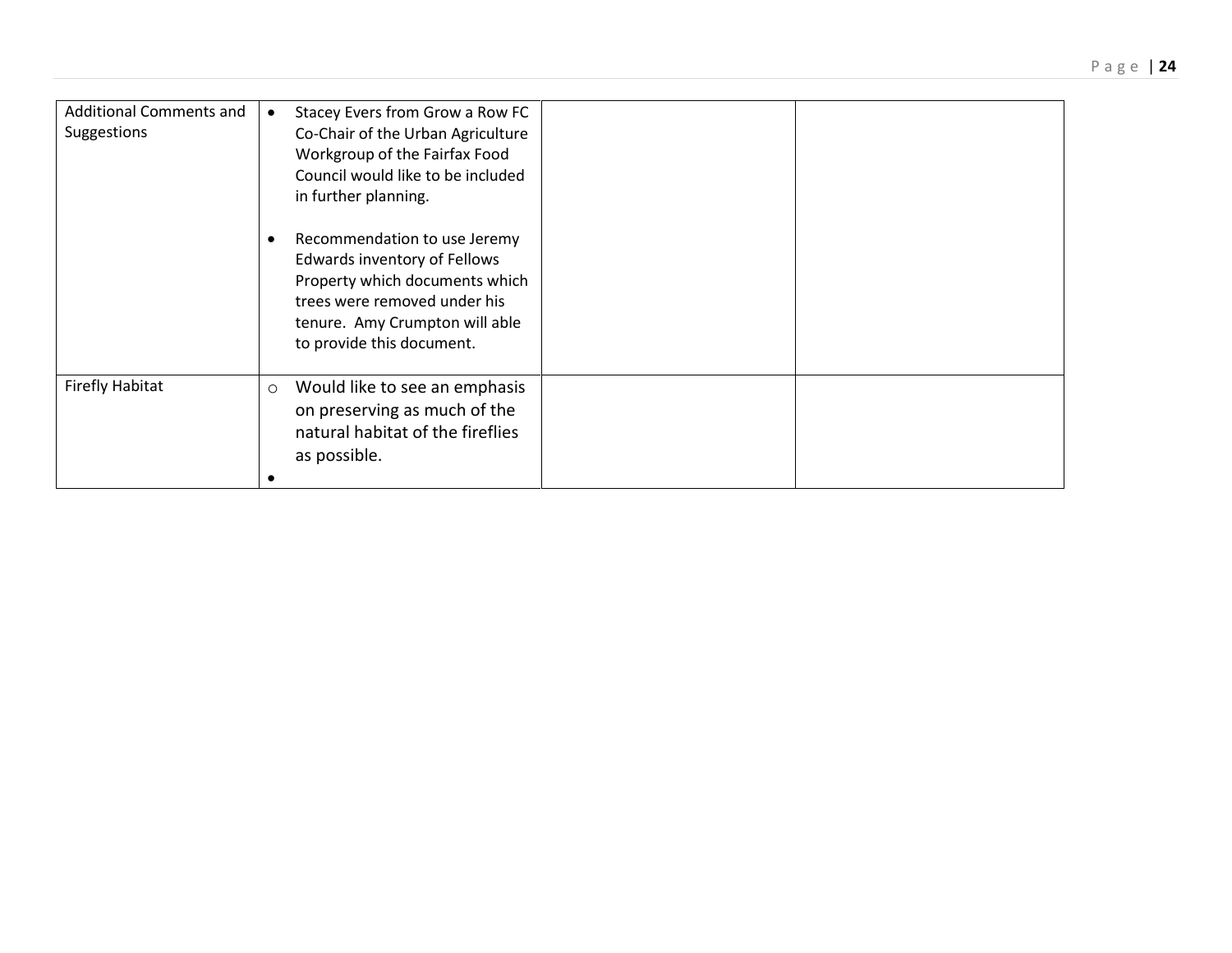| <b>Other Suggested Items</b> |                                                                                                                                                                                                                                                                                                                                                          |                         |                             |
|------------------------------|----------------------------------------------------------------------------------------------------------------------------------------------------------------------------------------------------------------------------------------------------------------------------------------------------------------------------------------------------------|-------------------------|-----------------------------|
| <b>Item</b>                  | <b>Comments Received</b>                                                                                                                                                                                                                                                                                                                                 | <b>Staff Assessment</b> | <b>Final Recommendation</b> |
| Nature Center                | Interest in building a small<br>$\bullet$<br>nature center with programing<br>offered on weekends.<br>Acknowledgement that funds<br>would need to be found to<br>construct and staff this center.<br>Even if a nature center cannot<br>be funded, building such a<br>center into the park plans<br>would be important to<br>preserve a location for one. |                         |                             |
| <b>User Behavior Signs</b>   | Comment that signs governing<br>$\bullet$<br>user behavior are needed<br>immediately citing user behavior<br>that can damage the area.                                                                                                                                                                                                                   |                         |                             |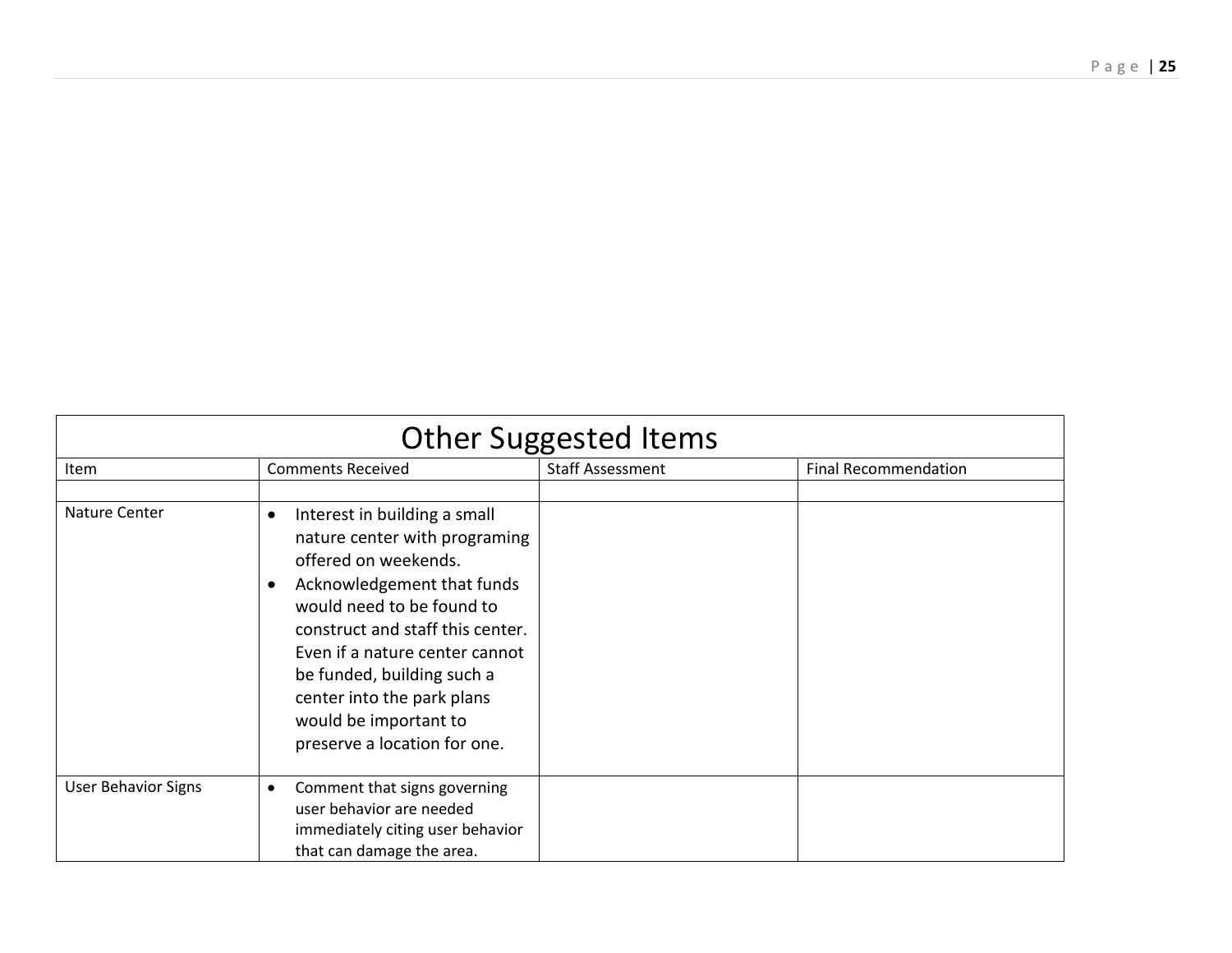|                              | Dog on leash signs and dog<br>$\bullet$<br>waste pick-up should be<br>placed at a few common entry<br>points.<br>Area closed for ecological<br>$\bullet$<br>restoration signs are needed<br>to prevent damage to the old<br>forested area on the north<br>side of the property where<br>trails have developed.                                                                                                                                                                                                                                   |  |
|------------------------------|--------------------------------------------------------------------------------------------------------------------------------------------------------------------------------------------------------------------------------------------------------------------------------------------------------------------------------------------------------------------------------------------------------------------------------------------------------------------------------------------------------------------------------------------------|--|
| <b>User Behavior Signs</b>   | Concern raised over current<br>$\bullet$<br>activities in the park. Recently,<br>a private citizen removing a<br>felled tree with a chainsaw to<br>create an area to play Frisbee<br>with his dog. A citizen<br>regularly uses the park to play<br>fetch with an off leash dog. On<br>one occasion, this startled a<br>deer on the property that then<br>jumped over a fence into a<br>neighboring yard. Strong<br>suggestion to place signs at<br>the edge of the forested<br>portion "Area under ecological<br>restoration - please stay out." |  |
| Dog Park                     | Suggestion of small fenced in<br>$\bullet$<br>area for a dog park.                                                                                                                                                                                                                                                                                                                                                                                                                                                                               |  |
| <b>Fellows Family Legacy</b> | Inquiry into what is being<br>done to preserve the<br>Fellows family history and                                                                                                                                                                                                                                                                                                                                                                                                                                                                 |  |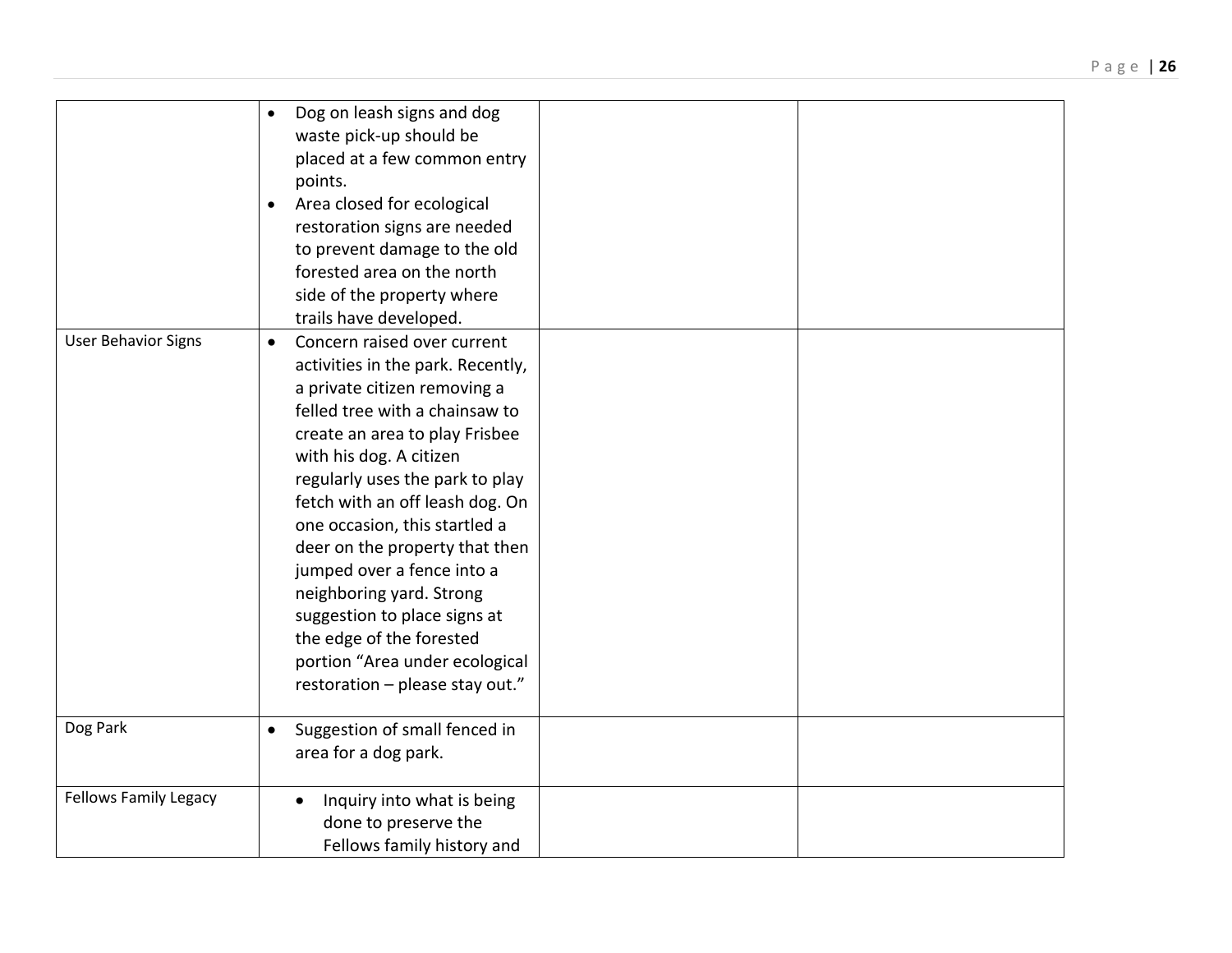|                        | share their story at this<br>site.                                                                                                                                                                                               |  |
|------------------------|----------------------------------------------------------------------------------------------------------------------------------------------------------------------------------------------------------------------------------|--|
| <b>Retaining Wall</b>  | Repair and restore the low<br>$\bullet$<br>retaining wall that runs<br>parallel to Oak Street rather<br>than replace it with a more<br>modern but likely less<br>aesthetically pleasing<br>structure such as a concrete<br>wall. |  |
| Gazebo                 | Options for community events<br>$\bullet$<br>with a gazebo area where the<br>existing house foundation is<br>located.                                                                                                            |  |
| <b>Unifying Vision</b> | Park plan lacks a unifying<br>$\bullet$<br>vision                                                                                                                                                                                |  |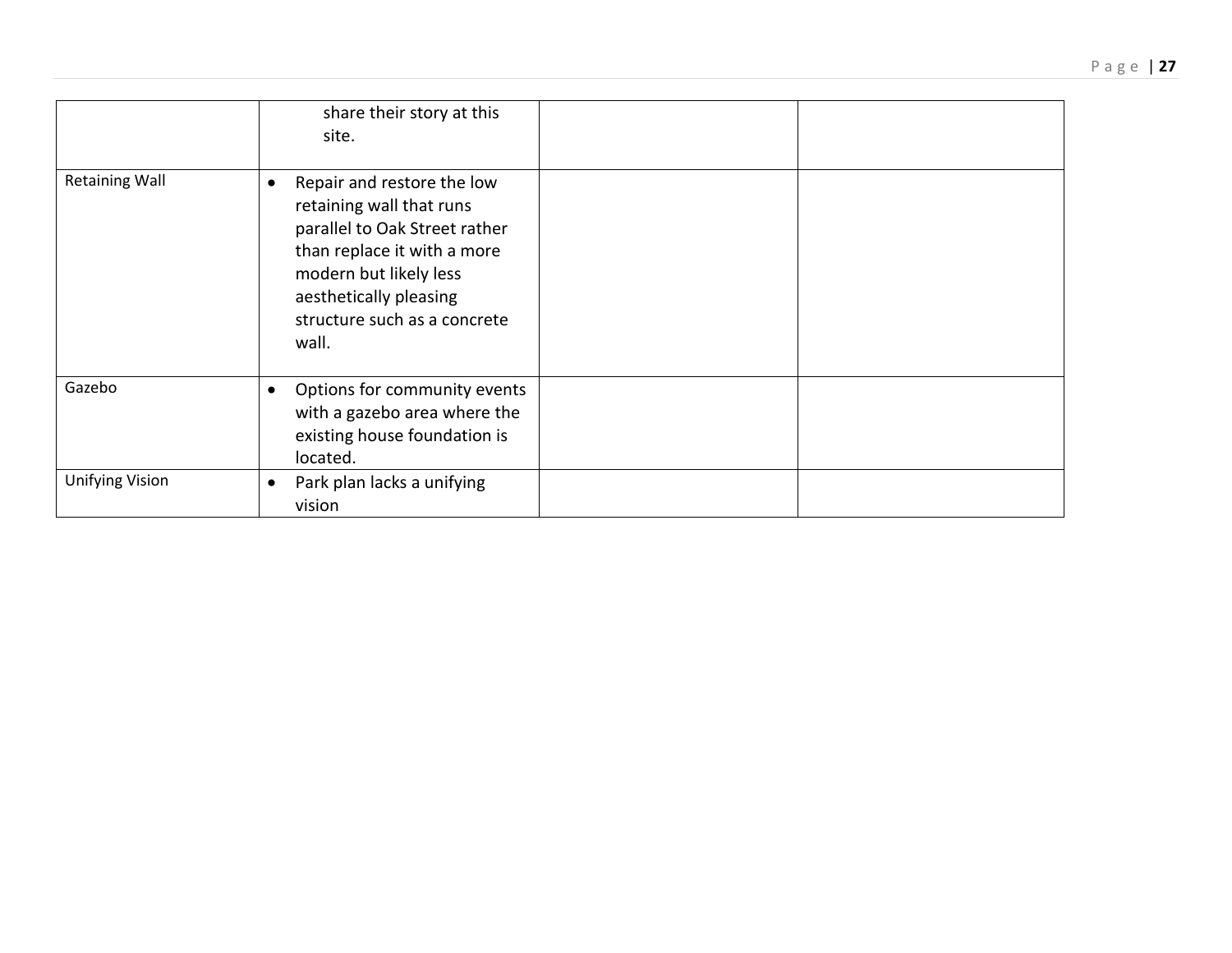| <b>Removed Items</b>    |                                                             |                         |                             |
|-------------------------|-------------------------------------------------------------|-------------------------|-----------------------------|
| Category                | <b>Comments Received</b>                                    | <b>Staff Assessment</b> | <b>Final Recommendation</b> |
|                         |                                                             |                         |                             |
| II - Description of the |                                                             |                         |                             |
| Conceptual Development  |                                                             |                         |                             |
| Plan                    |                                                             |                         |                             |
| A. New Elements         |                                                             |                         |                             |
|                         |                                                             |                         |                             |
| <b>Benches</b>          | Comment - Benches and<br>$\bullet$                          |                         |                             |
|                         | Benches and Picnic Tables can be<br>combined into one item. |                         |                             |
|                         |                                                             |                         |                             |
|                         | Comment that Picnic Shelter can<br>$\bullet$                |                         |                             |
|                         | be removed                                                  |                         |                             |
|                         |                                                             |                         |                             |
| Picnic Shelter          | Comment that having a venue to<br>$\bullet$                 |                         |                             |
|                         | hold large, potentially loud,                               |                         |                             |
|                         | gatherings goes against the                                 |                         |                             |
|                         | general desired feel of the park                            |                         |                             |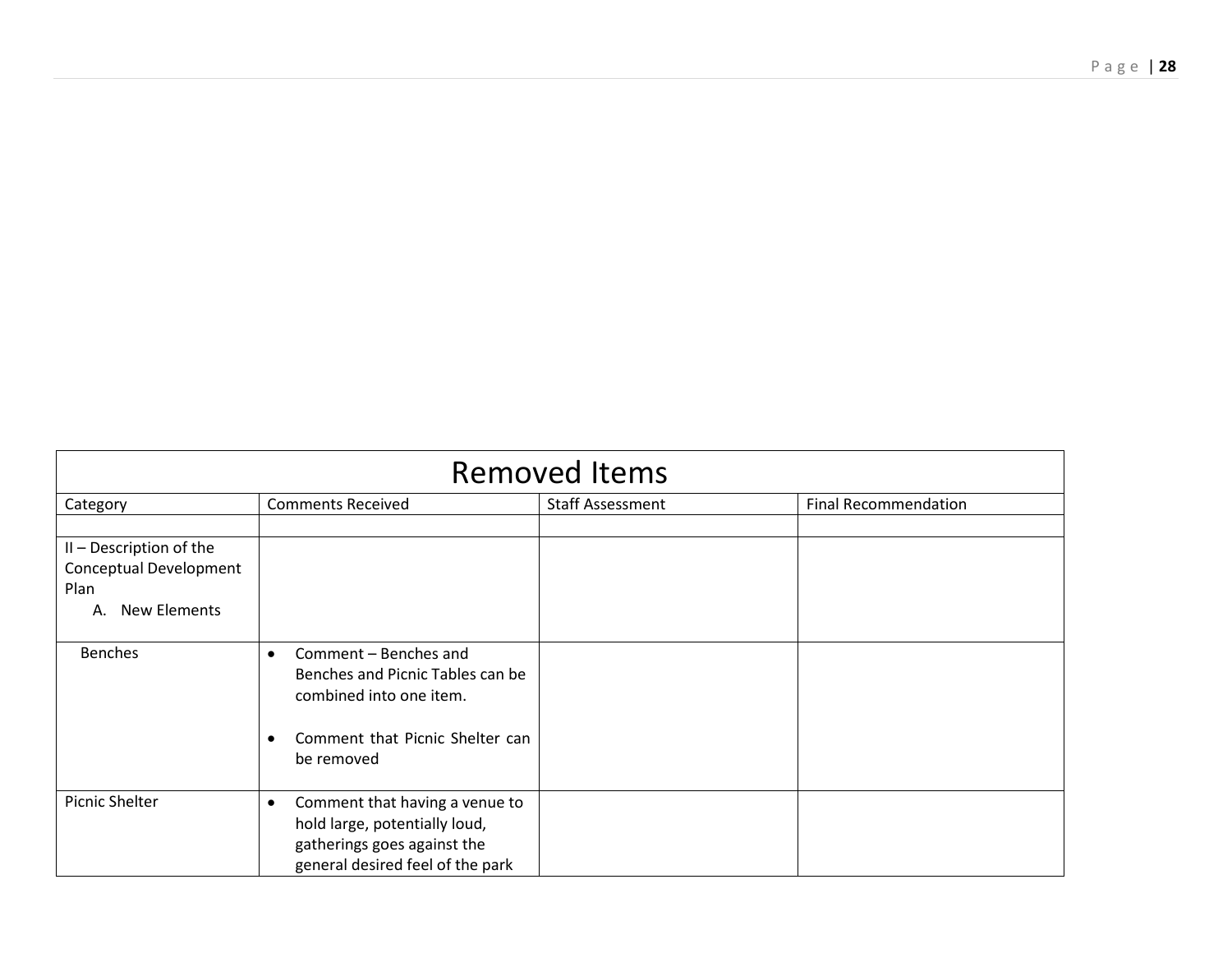|                       | and doesn't closely align with the<br>park purpose.                                                                                                                                                                                                                                                               |  |
|-----------------------|-------------------------------------------------------------------------------------------------------------------------------------------------------------------------------------------------------------------------------------------------------------------------------------------------------------------|--|
|                       | Comment that both Crossman<br>$\bullet$<br>and Cavalier, somewhat more<br>natural parks, do not have<br>shelters.                                                                                                                                                                                                 |  |
|                       | Comment that parking will be<br>$\bullet$<br>difficult and therefore Fellows<br>Property may not be suited for a<br>shelter. Reference to difficulty<br>parking at Roberts Park for a<br>shelter rental.                                                                                                          |  |
|                       | Comment that a shelter is not<br>$\bullet$<br>desirable at this location.                                                                                                                                                                                                                                         |  |
| Mount Bike Pump Track | <b>Submitted Comment: "A</b><br>$\bullet$<br>'mountain biking pump track' is<br>also something new, suggesting<br>that the Advisory Board still has<br>not given up on ideas of "active<br>recreation," which I thought they<br>had, based on citizen and<br>neighbor input."                                     |  |
|                       | Comment that this a little more<br>$\bullet$<br>active than the intended park use<br>and can be very damaging to the<br>park. Reference made to damage<br>caused to trees at Howard<br>Herman when it became a<br>popular mountain biking spot.<br>Habitat Restoration worked on<br>repairing some of the damage. |  |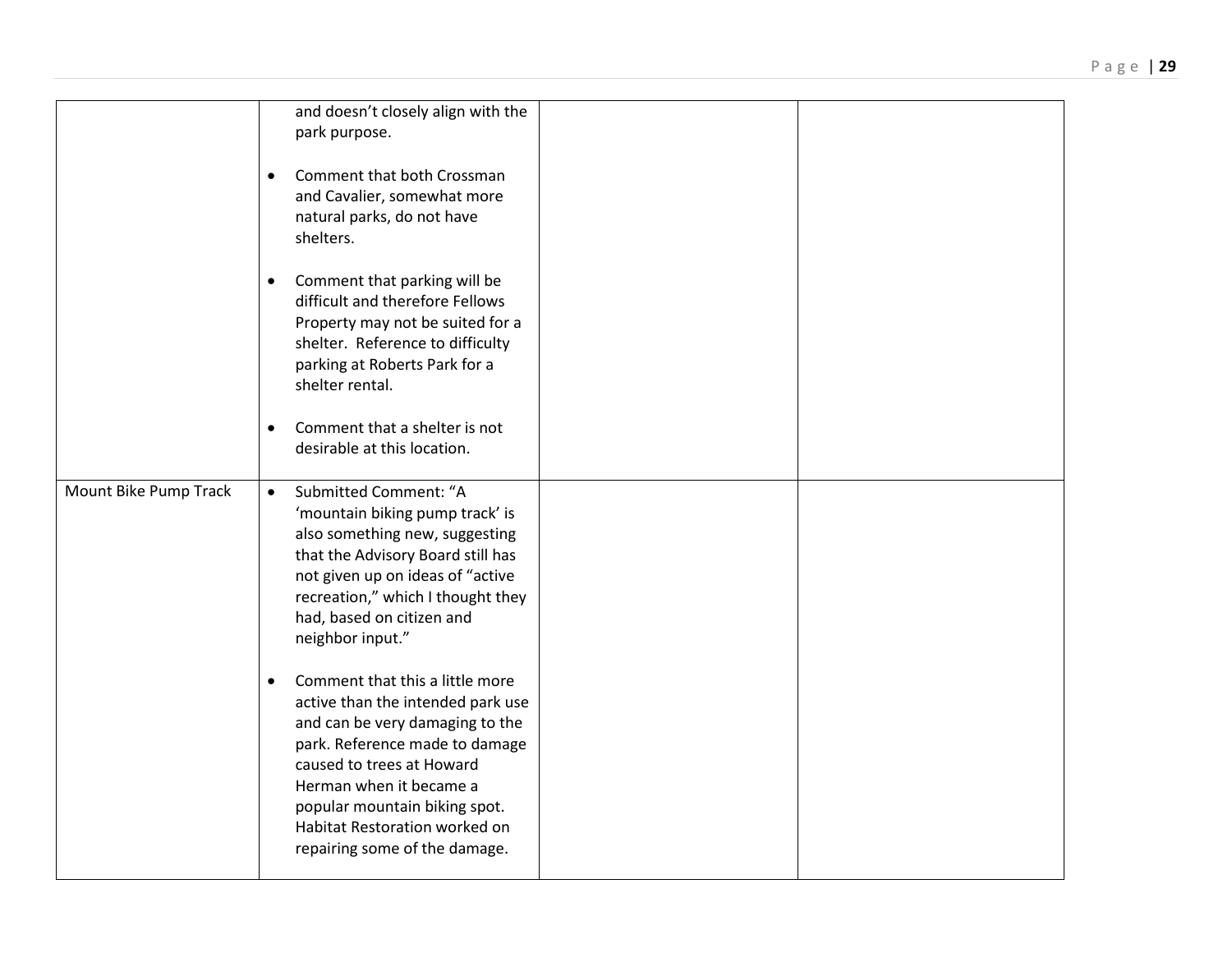|                  | Comment that size of the park<br>$\bullet$<br>cannot accommodate this<br>feature.                                                                                                                                                                                                                                                                                               |
|------------------|---------------------------------------------------------------------------------------------------------------------------------------------------------------------------------------------------------------------------------------------------------------------------------------------------------------------------------------------------------------------------------|
| Pond             | Comment that an artificial pong<br>$\bullet$<br>does not feel natural.                                                                                                                                                                                                                                                                                                          |
|                  | Comment that this a logistical<br>٠<br>challenge.                                                                                                                                                                                                                                                                                                                               |
|                  | Comment that this a safety issue<br>$\bullet$<br>and would need to be fenced in.                                                                                                                                                                                                                                                                                                |
| Open Space       | Comment that this is not needed<br>$\bullet$<br>at the intention of the park is to<br>keep it as open and natural as<br>possible.                                                                                                                                                                                                                                               |
| <b>Bike Path</b> | Comment that this is not an item<br>$\bullet$<br>that has support from the Board.<br>Comment that the item can<br>$\bullet$<br>always be included should the<br>community cite a need.<br>Biking trails are not suitable<br>$\circ$<br>for the park plan. Biking to the<br>park is fine but there should<br>be no additional paved paths<br>to accommodate bikers.<br>$\bullet$ |
| Performance Area | Submitted Comment: "An<br>$\bullet$<br>outdoor music-performance<br>venue was also an idea that I<br>thought had been dropped; it is<br>incompatible with the other<br>'natural' goals for the park, which<br>include 'dark' and 'quiet'."                                                                                                                                      |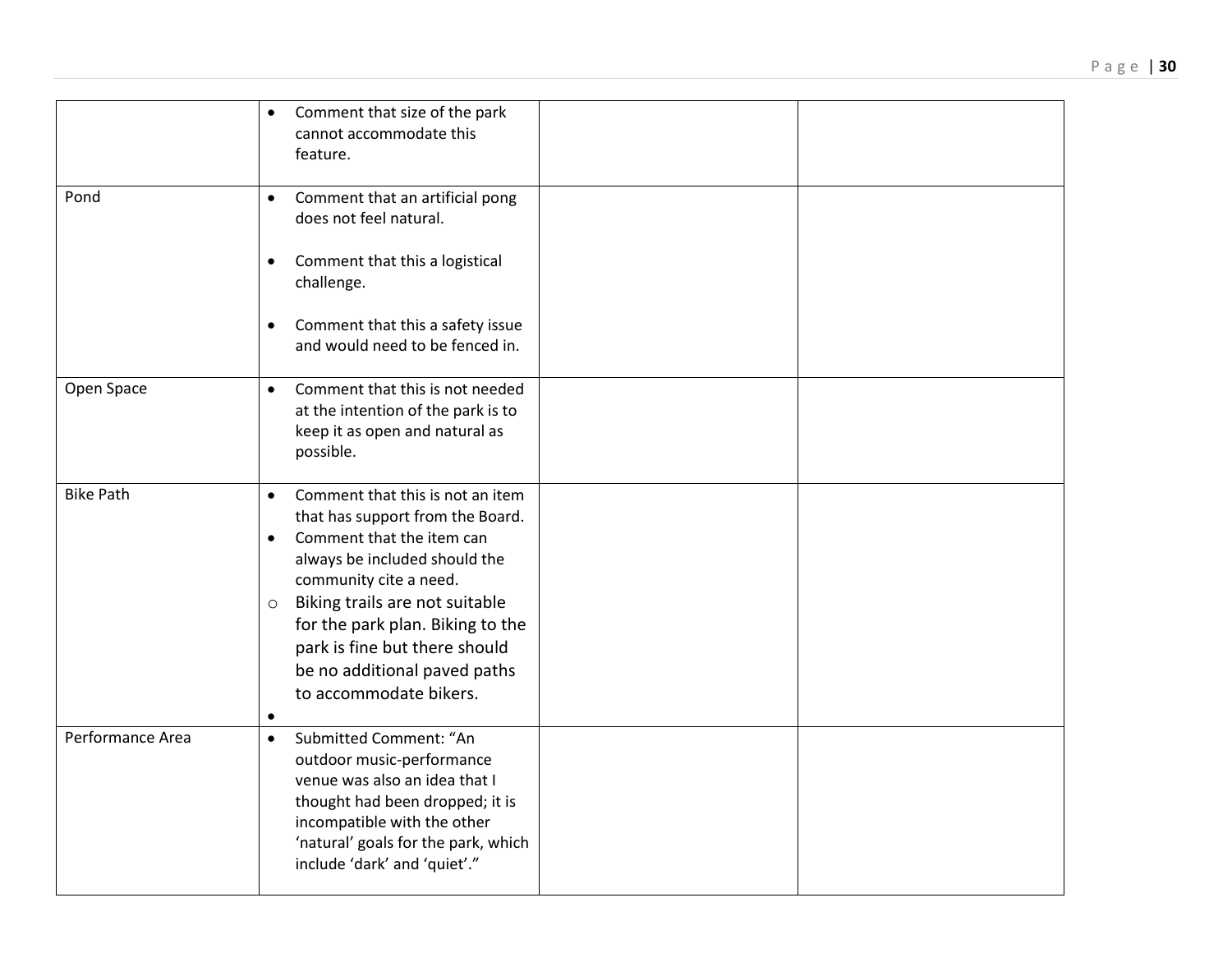|                                                  | Comment that something of this<br>$\bullet$<br>nature can be merged with the<br>Resource Education Area.                                                                                                                                                                                                                                              |  |
|--------------------------------------------------|-------------------------------------------------------------------------------------------------------------------------------------------------------------------------------------------------------------------------------------------------------------------------------------------------------------------------------------------------------|--|
| Dog Park                                         | Comment that dog parks cannot<br>$\bullet$<br>be in areas where storm water<br>needs to be taken into<br>consideration as pollution<br>becomes a concern.                                                                                                                                                                                             |  |
|                                                  | Comment that a dog park is no<br>$\bullet$<br>longer a community need.<br>Keep the area as natural as<br>$\bullet$<br>possible. Utilize the natural<br>feel and appeal instead of<br>adding dog parks or<br>playgrounds                                                                                                                               |  |
| <b>Athletic Field</b>                            | Comment that a dog park is no<br>$\bullet$<br>longer a community need.<br>Comment that the park is not<br>$\bullet$<br>large enough to accommodate an<br>athletic field.                                                                                                                                                                              |  |
| Invasive and Problematic<br><b>Plant Removal</b> | Suggestion to edit the description<br>$\bullet$<br>to read - "Invasive plants such as<br>poison ivy (recommendation to<br>strike "poison ivy") and English<br>ivy will be removed and replaced<br>with appropriate plantings or<br>grass. Problematic plants such<br>native poison ivy will be managed<br>to ensure least exposure to the<br>public." |  |